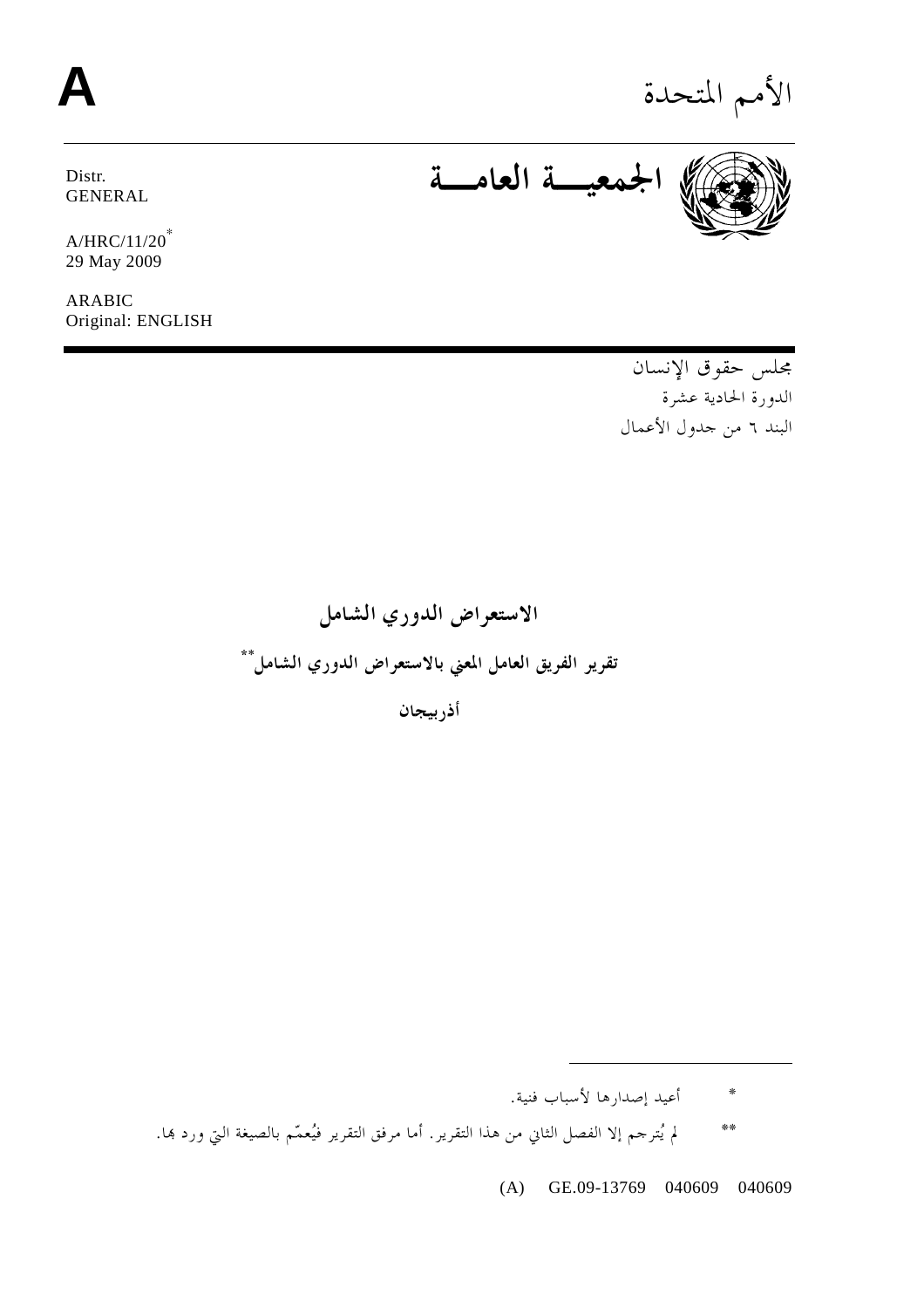## **CONTENTS**

# *Paragraphs Page*

|                                                     |  |  | $1 - 4$  |               |
|-----------------------------------------------------|--|--|----------|---------------|
| I. SUMMARY OF THE PROCEEDINGS OF THE REVIEW PROCESS |  |  | $5 - 95$ | $\mathcal{R}$ |
|                                                     |  |  | $5 - 22$ | $\mathcal{R}$ |
|                                                     |  |  |          |               |
|                                                     |  |  |          | 16            |
| Annex                                               |  |  |          |               |
|                                                     |  |  |          |               |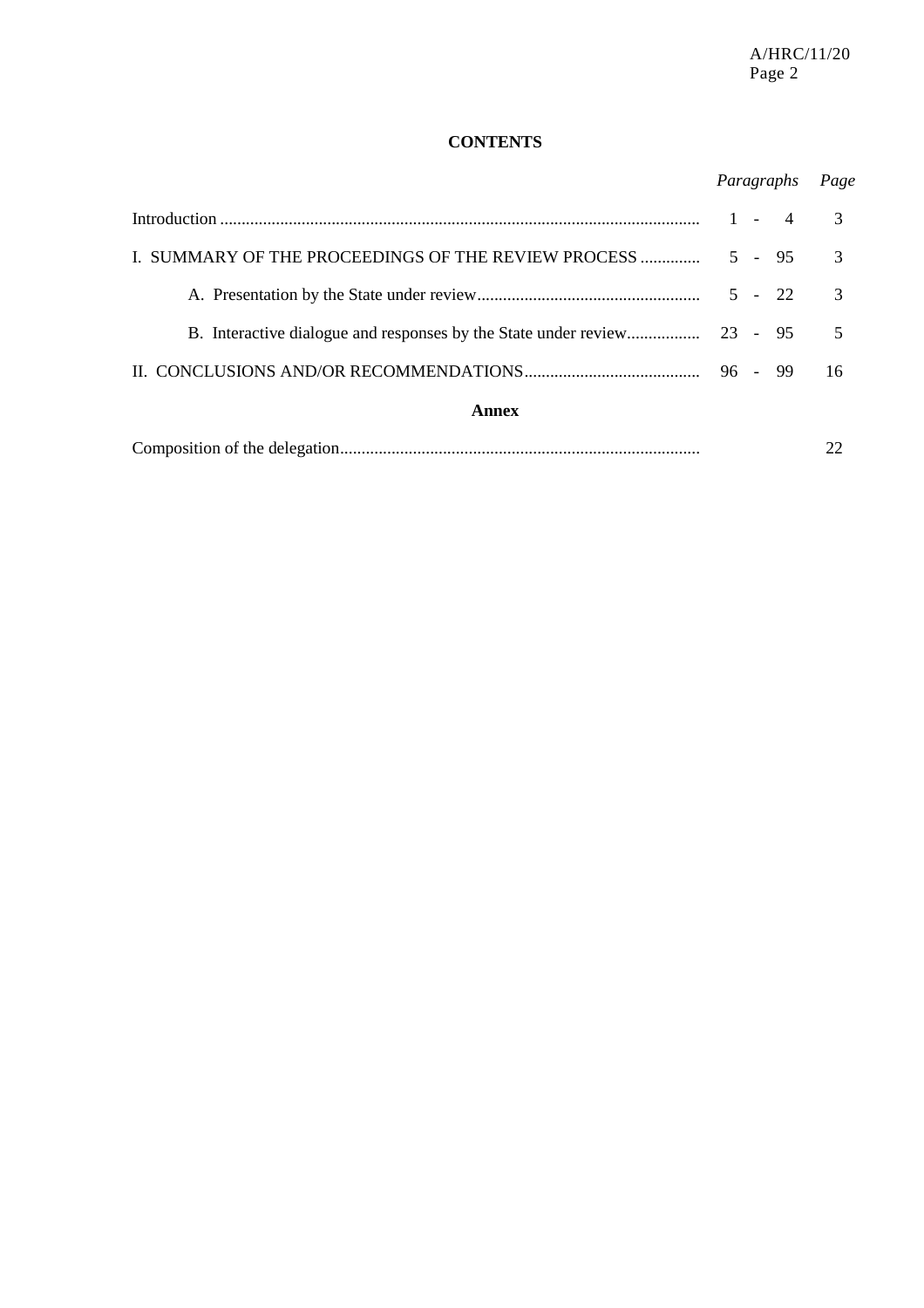#### **Introduction**

1. The Working Group on the Universal Periodic Review (UPR), established in accordance with Human Rights Council resolution 5/1 of 18 June 2007, held its fourth session from 2 to 13 February 2009. The review of Azerbaijan was held at the 6th meeting on 4 February 2009. The delegation of Azerbaijan was headed by H.E. Mr. Khalaf Khalafov, Deputy Minister for Foreign Affairs. At its meeting held on 6 February 2009, the Working Group adopted the present report on Azerbaijan.

2. On 8 September 2008, the Human Rights Council selected the following group of rapporteurs (troika) to facilitate the review of Azerbaijan: Saudi Arabia, Slovenia and Mauritius.

3. In accordance with paragraph 15 of the annex to resolution 5/1, the following documents were issued for the review of Azerbaijan:

 (a) A national report submitted / written presentation made in accordance with paragraph 15 (a) (A/HRC/WG.6/4/AZE/1);

 (b) A compilation prepared by the Office of the High Commissioner for Human Rights (OHCHR), in accordance with paragraph 15 (b) (A/HRC/WG.6/4/AZE/2);

 (c) A summary prepared by OHCHR, in accordance with paragraph 15 (c) (A/HRC/WG.6/4/AZE/3).

4. A list of questions prepared in advance by the Czech Republic, Denmark, Germany, Latvia, Liechtenstein, Lithuania, the Netherlands, Slovakia, Slovenia, Sweden and United Kingdom of Great Britain and Northern Ireland was transmitted to Azerbaijan through the troika. These questions are available on the UPR extranet.

#### **I. SUMMARY OF THE PROCEEDINGS OF THE REVIEW PROCESS**

#### **A. Presentation by the State under review**

5. At the 6th meeting, on 4 February 2009, Azerbaijan presented its national report and indicated that it was drafted by a working group encompassing relevant ministries and authorities with the involvement of the Commissioner for Human Rights (Ombudsman) as well as human rights NGOs.

6. Azerbaijan informed that international human rights instruments were domesticated through political and legal measures and that the primacy of human rights led to regular changes of the legislation. The 2002 Referendum Act amending the Constitution granted individuals the right to challenge in the Constitutional Court statutory instruments of the legislative and executive authorities, enactments of municipalities and courts that allegedly encroached on their rights.

7. The delegation referred to the Presidential Decree on measures to uphold human rights and freedoms, the State programme and the national action plan on human rights protection which is coordinated by a working group chaired by the Ombudsman with the active involvement of civil society. A referendum will be held in 2009 on amendments to the Constitution aimed at reinforcing human rights protection.

8. Azerbaijan has ratified most of the international and regional human rights treaties, including seven core universal instruments, recently signed the ICPPED, and ratified, in 2008, CRPD, OP-CAT and the amendment to article 20 (1) of CEDAW.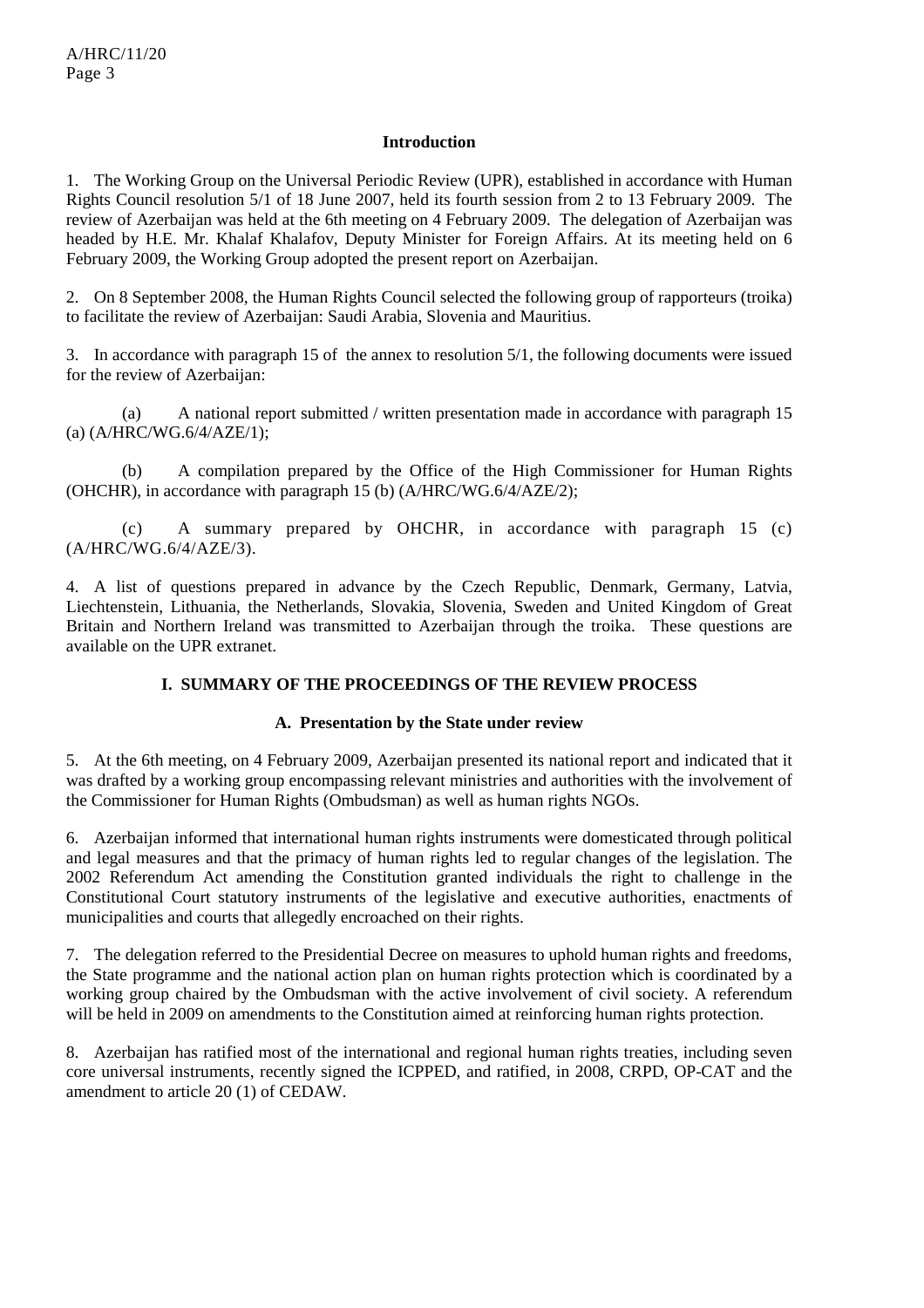9. Azerbaijan highlighted that it accepted the individual complaint mechanism under relevant treaty bodies, and cooperated with special procedures and expressed its readiness to continue. Azerbaijan also cooperates with the Council of Europe and has ratified a series of conventions, including the European Convention on Human Rights and the European Convention on the Prevention of Tortur, its optional protocol and the revised European Social Charter.

10. Azerbaijan noted it takes all necessary measures aimed at strengthening the media. By law, printed media can be established without prior authorisation and a wide number are registered in addition to numerous televisions and radios operating alongside with many journalist NGOs. Azerbaijan adopted measures on providing financial assistance to news media.

11. The delegation referred to the 2007 strategic framework for State support of NGOs aimed at creating a stable and effective partnership between State bodies and NGOs, and noted the establishment of the Council for State support of NGOs.

12. Judicial reforms have led to the adoption of a series of laws for the democratisation of the legal policy and judiciary, the strengthening of the independence of the judiciary and the reinforcement of human rights protection in the Constitution.

13. Azerbaijan noted having set up a working group, together with the Council of Europe (CoE), aimed at improving the effectiveness of the judiciary, independence of judges and their election procedure. The Judicial and Legal Council Act and significant amendments to the Courts and Judges Act were adopted along with the establishment of a Judicial Selection Committee mandated to select judges.

14. Azerbaijan is working with the European Committee on the Prevention of Torture (CPT) to enhance the functioning of the penitentiary system. The Ombudsman can visit penitentiary establishments without prior notification. Over the past years, two divisions within the Ministry of Justice have been granted free access to penitentiary establishments, as well as NGOs and the ICRC. The last CPT visit was held in December 2008. Penitentiary staff are trained, in particular in the area of prevention of torture and cruel treatment and the 2006 European Penitentiary Rules were translated into Azerbaijani.

15. Azerbaijan has adopted various programmes to promote social and economic rights, such as the Poverty Alleviation and Sustainable Development for 2008-2015 and the Employment Strategy for 2006- 2015. This resulted in a considerable increase in the GDP over the last 5 years, the creation of 766,000 new workplaces and a decrease of the poverty rate. In 2008, the part allocated to social maintenance in the national budget increased by 40 per cent. The delegation underlined that, in 2008, the World Bank declared Azerbaijan as the most active reformer country.

16. Azerbaijan stated that the Constitution guarantees the equality of all, irrespective of ethnicity, religion or race, and no instances of discrimination or intolerance against members from other ethnicities were observed during many centuries. This high level of tolerance was emphasized by the United Nations Special Rapporteur on freedom of religion and belief and demonstrated notably through the 2002 visit of the Pope.

17. In Azerbaijan, women were granted the right to vote and to be elected in 1918 and women are now represented in legislative, executive, judiciary bodies and administrative services and actively participate in the social and political life.

18. The State Committee on the Family, Women and Children (SCFWC), established in 2006, is the main executive body responsible for applying State policy in this field. Azerbaijan adopted various measures to counter violence against women, including a new extended definition of sexual discrimination included in the 2006 Law on Gender Equality and the 2007 comprehensive programme to combat domestic violence.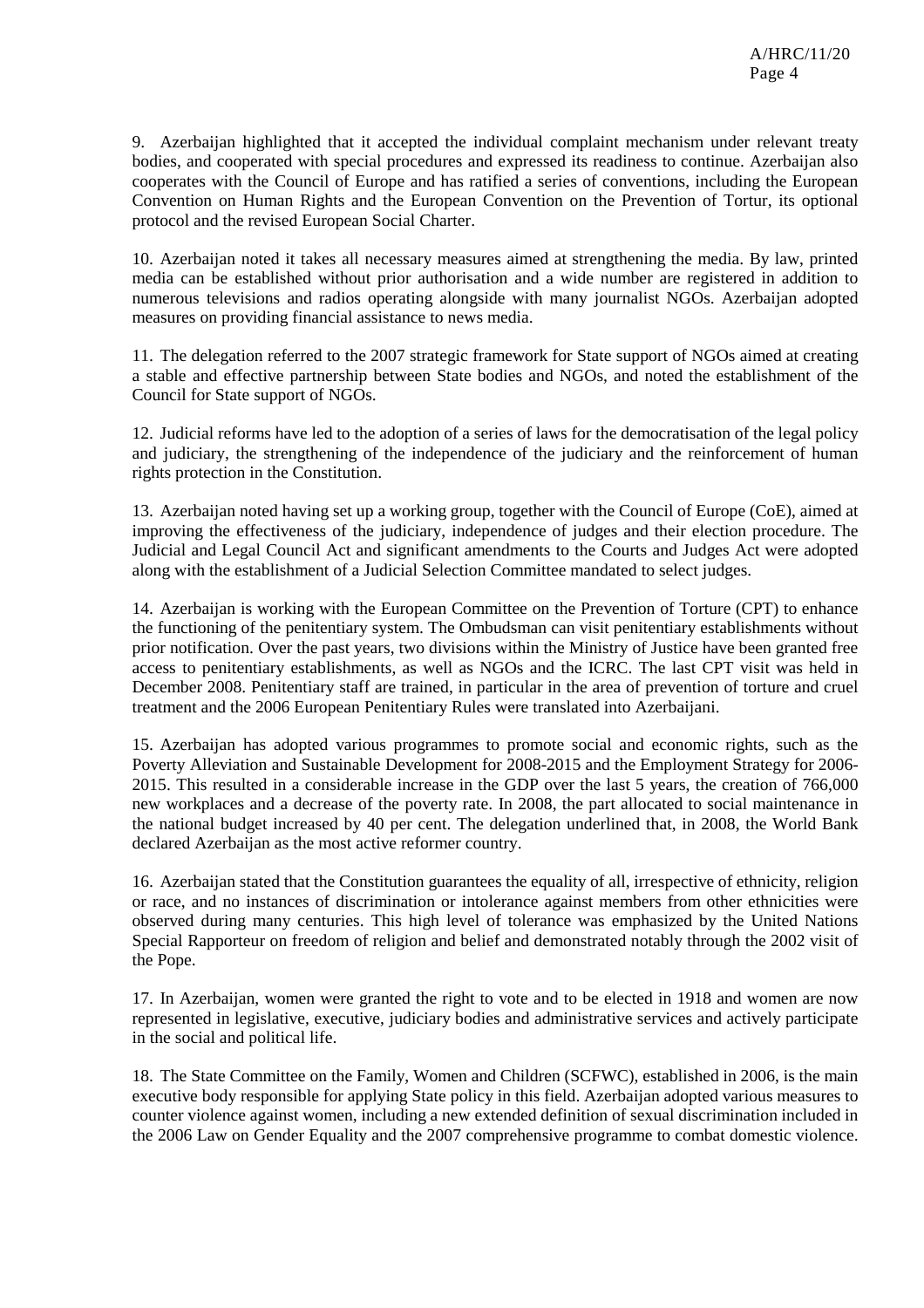The Parliament currently discusses a draft law on the prevention of domestic violence, and joint project on combating violence against women in the twenty-first century, is mandated to further tackle this phenomenon through awareness raising campaigns and the elaboration of a strategy to assist victims.

19. Azerbaijan indicated that 2009 was declared the Year of Children by a presidential decree. In 2008, Azerbaijan signed the European Convention on the Protection of Children against Sexual Exploitation and Sexual Abuse in addition to the adoption of a range of legal documents such as the Law on the Rights of the Child. There is also a 2006-2015 State programme for the placement of children living in State institutions, in families (deinstitutionalization) and alternative care. At present, there are 4,545 schools in line with modern requirements and seven specialized schools for children with disabilities. The delegation indicated that, in 2006, Azerbaijan and UNICEF signed an action plan for juvenile justice reform.

20. Azerbaijan informed of legislative and social measures to counter human trafficking, including the Suppression of Human Trafficking Act and the national action plan to counter human trafficking. A mechanism for social rehabilitation of victims was elaborated, which provides financial support for them. There were instances of prosecution and sentencing of persons involved in human trafficking and an awareness-raising campaign is conducted in schools on this issue.

21. On corruption, Azerbaijan abides by international instruments, takes the necessary implementory measures to combat corruption and hoped that the Parliament will adopt in 2009 the bill on combating the laundering of money and other proceeds from crime and the financing of terrorism.

22. The delegation asserted that the Nagorno-Karabakh conflict remains the hardest problem for Azerbaijan. The Nagorno-Karabakh region and seven surrounding regions are occupied by the Republic of Armenia and more than one million Azeris became refugees and IDPs as a result of ethnic cleansing policy carried out by Armenia. As a consequence, Azerbaijan is not able to entirely implement its international human rights obligations in these territories, and made special reservations or declarations when acceding to a number of international human rights instruments. Azerbaijan fully acknowledged its responsibility regarding refugees' and IDPs' protection and undertook efforts, notably for their temporary integration into society, taking into account the exercise of their right to safely return to native lands. The State programme to improve the living conditions and increase employment of refugees and IDPs was adopted in 2004. Over the last seven years, 61 settlements have been created for refugees and IDPs, the last tent camps were shut down in December 2007 and an important budget was allocated to this end. United Nations High Commissioner for Refugees highly appreciated these efforts.

## **B. Interactive dialogue and responses by the State under review**

23. During the inter-active dialogue, statements were made by 58 delegations. A number of delegations thanked the Government for the comprehensive national report, its presentation and for the responses provided to advance questions. Statements were made welcoming Azerbaijan's commitment to the UPR process, its constructive participation and the consultations with stake holders that took place in preparing the national report.

24. Algeria asked about measures taken in particular in light of the 2007 CEDAW recommendation to adopt a bill on domestic violence. Algeria encouraged Azerbaijan to devote increasing attention to the struggle against violence against women, especially through the implementation of social measures. Algeria recommended continuing efforts to improve and ensure access to education for all children and to include human rights teaching in school programs. Algeria recommended Azerbaijan to continue its efforts in order to offer IDPs satisfactory life conditions. Algeria recommended Azerbaijan to continue its efforts in the reduction of poverty and to envisage the sharing of best practices with interested countries.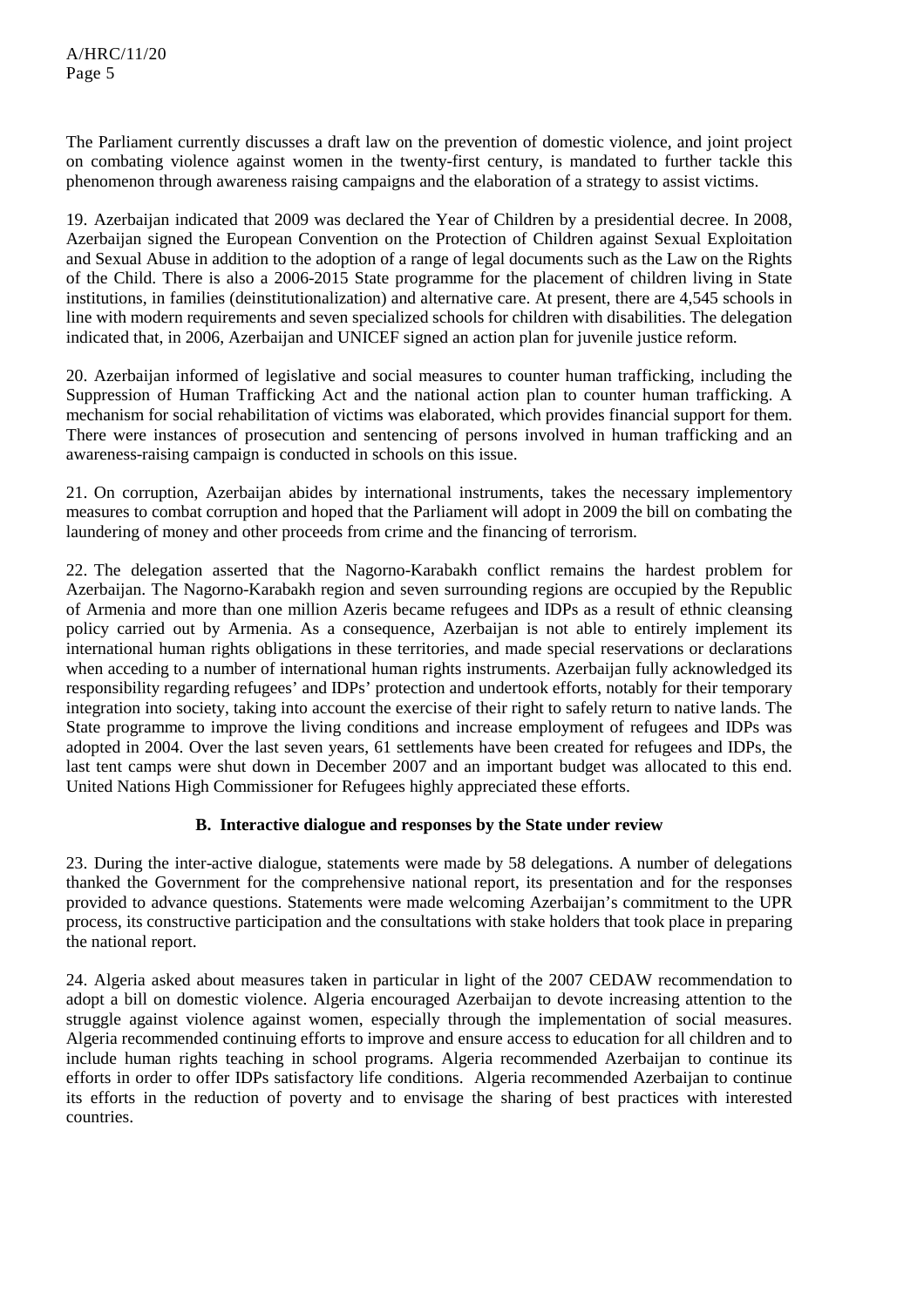25. Slovenia commended Azerbaijan for ratifying both Optional protocols to CRC in 2002. Slovenia noted the efforts in the education sector, especially in regard to IDPs. It also noted that the long lasting conflict had had a negative impact on the quality of education for displaced children and that the financial and social hardships for their families, the material condition of schools, the quality of teachers and the psychological condition of displaced children all played a potentially adverse role. Slovenia recommended the authorities of the republic of Azerbaijan to fully implement the recommendations of the United Nations study on violence against children.

26. The Netherlands recommended that Azerbaijan consider modifying or repealing the criminal legislation on defamation to take away the possibility of depriving anyone of his or her liberty on account of opinions. It noted that human rights organisations operating in areas such as women's rights and LGBT rights, as well as religious groups, are subjected to harassment and sometimes even violence. It also recommended that Azerbaijan strengthen its efforts to guarantee freedom of assembly and association and to respect the work of human rights defenders, and that legislation concerning NGOs be implemented accordingly.

27. Uzbekistan welcomed the achievements reached in crime suppression and reform of the penitentiary system, in defending social security, rights of women and children. Positive steps have also been reflected in the development of non-governmental organizations (NGOs): in the Parliament, standing commissions' special working groups are cooperating with NGOs to develop draft legislation.

28. Cuba noted measures such as the 2002 law guaranteeing equality between men and women and inquired about other initiatives to eliminate gender inequality. Cuba underlined the work done with detainees and appreciated the National Plan and legislation to protect children. Cuba recommended that Azerbaijan continue efforts already underway to improve the living standards of its people and to ensure the social protection of its people based on a vigorous development of the economy and an appropriate distribution of wealth. It further recommended that Azerbaijan continue with national programmes already undertaken to reduce any form of discrimination against women until it is totally eliminated, as it is through this that it can protect the most vulnerable sections of the population, including women and children.

29. Germany strongly recommended that Azerbaijan take all necessary measures to ensure that the law on freedom of assembly is not applied in an unduly strict manner by the local authorities, to consider abolishing the pre-approval requirement for public assemblies altogether and to replace it with an obligation of notification for the organisers of public assemblies. Germany also recommended that Azerbaijan take all the necessary measures to shorten the pre-trial detention of all persons arrested on criminal charges, in particular that of minors, and create separate detention facilities for the latter. Germany recommended that the government urgently improve prison conditions.

30. Belarus stated that events have been held to improve the judicial system, and technical facilities in courts have been upgraded. It also noted measures to eliminate poverty and to increase the level of social protection. Belarus recommended that Azerbaijan continue to support a high level of socio-economic protection. Serious attention given to the exercise of rights in defence of women and children has resulted in legislation enshrining provisions for gender equality and a new juvenile justice system. Belarus also recommended Azerbaijan to continue providing accessibility and high calibre education at all levels.

31. Republic of Korea applauded the cooperation between the penitentiary administration and NGOs in monitoring the situation in detention facilities, as exemplified by the International Committee of the Red Cross' visits. The Republic of Korea is still concerned about the situation of vulnerable groups such as children and women among the refugees and IDPs and made a reference to the Committee on the Rights of the Child (CRC) which recommended that Azerbaijan address the special needs and rights of displaced and refugee children, and CEDAW which urged Azerbaijan to implement targeted measures to improve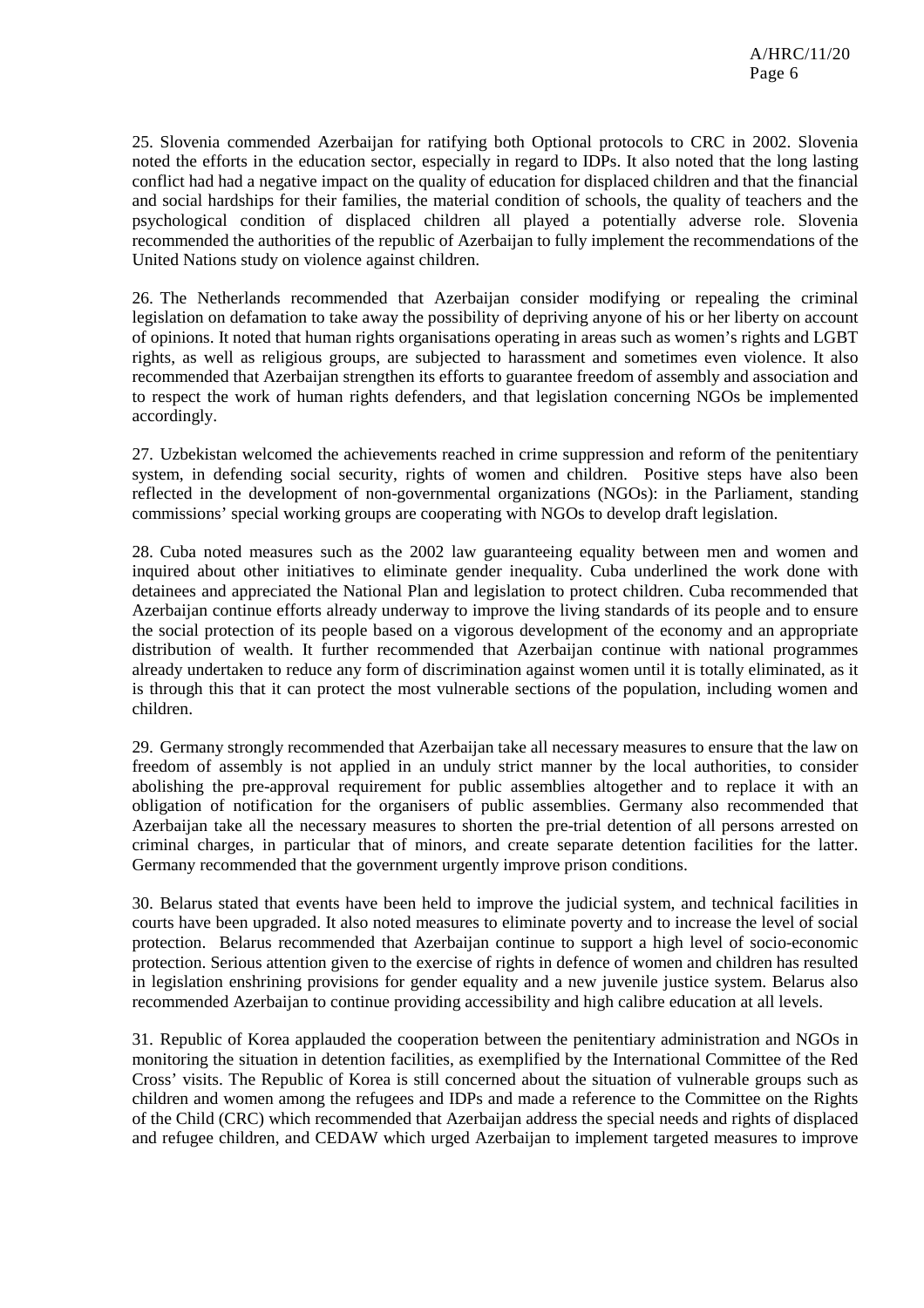the access of refugees and internally displaced women and girls to education, employment, health and housing.

32. China commended Azerbaijan for improving prison conditions, assisting vulnerable groups, dealing with human trafficking, strengthening traditional justice and promoting the rights of women and children. China indicated that Azerbaijan trained judicial personnel on human rights. It noted the challenge faced by Azerbaijan in eradicating violence against women and pursuing perpetrators.

33. Mexico recommended Azerbaijan to comply with the recommendations made by Treaty Bodies and Special Procedures and, in this connection, recommended to establish mechanism to monitor ethnic minorities and other vulnerable groups, including migrants and asylum seekers, and to allow these groups to access all rights enjoyed by the rest of the population. In order to prevent and to combat discrimination against women, Mexico recommended to adopt specific legislation on violence against women and forced marriages, in conformity with the Convention on the Elimination of All Forms of Discrimination of Women and the Convention on the Rights of the Child. Mexico recommended improving the administration of justice, including the establishment of a system of inspection of detention centres and a system to follow-up complaints of allegations of torture. Finally, Mexico recommended the establishment of inter-institutional mechanism, in which relevant civil society actors will participate, in order to implement UPR recommendations as well as Human Rights Council's Special Procedures and Treaty Bodies recommendations.

34. Ukraine noted with satisfaction that Azerbaijan works closely with treaty bodies and provides all the required periodical reports. It also noted that Azerbaijan attaches high priority to the protection of rights of women, especially to elimination of all forms of violence against women. Ukraine asked Azerbaijan to elaborate more on activities, particularly aiming at raising awareness of the trafficking in human beings threat. With regard to the CoE Commissioner recommendation to adopt robust measures to counter trafficking in human beings, Ukraine asked what measures have been taken.

35. Saudi Arabia noted that the Constitution contains provisions aimed at protecting human rights and includes measures geared towards overcoming the difficulties which Azerbaijan needs to cope. Azerbaijan's experience in promoting human rights elicits the following question: What difficulties is Azerbaijan facing in the provision of more health and education services for children? What role are international organizations (such as UNICEF) playing in the development of the rights of the child in Azerbaijan? In the light of the above, Mr. Chairman, my country's delegation commends the real achievements made by Azerbaijan in the field of human rights and recommended that the positive aspects of those achievements be taken into consideration in order to act as an incentive and a stimulus for further progress in the promotion and protection of human rights in Azerbaijan.

36. France asked about measures to ensure the independence of justice and the respect of international norms related to a just and fair trial. Noting that in the domestic legislation discrimination is a crime, France asked why no process has been so far held on this charge. France recommended that Azerbaijan ensure the full exercise of freedom of expression and of the freedom of all independent media, both national and foreign ones, regardless to their nature: press, internet, radio or television. France recommended Azerbaijan to take all measures to grant access to justice for all women victim of violence, and take measures for their protection and rehabilitation, and to train police authorities on violence against women.

37. South Africa applauded Azerbaijan for, inter alia, the Programme on strengthening the Fight against Corruption. It referred to CESCR's previous request to provide training to law enforcement officials and judges on the serious and criminal nature of domestic violence. South Africa recommended that the Government reviews its Poverty Reduction Programmes with a view to addressing the root causes of poverty and the adoption of effective ways of dealing with the social challenges.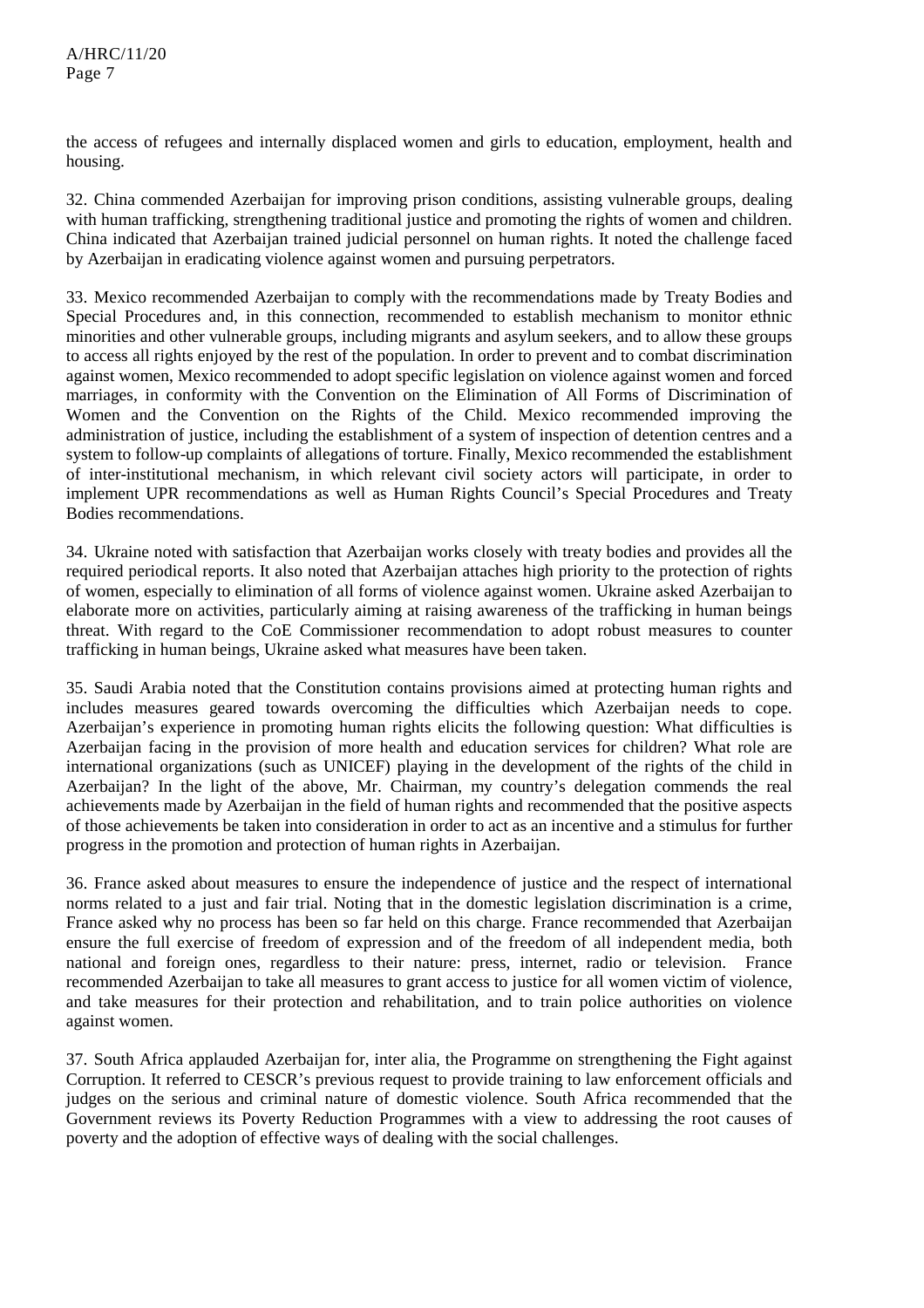38. Qatar noted the separation of powers underlined in the Constitution and that the final objective of the state is to protect human rights and fundamental freedoms. It also noted that the Constitution indicates that ratified treaties become part of national law and have supremacy over other laws. It welcomed the adoption of a number of, including on the rights of children. Qatar expressed the hope that Azerbaijan will overcome the remaining obstacles, particularly where children and IDPs are concerned.

39. Bahrain noted the efforts taken in order to promote, strengthen and protect civil, political, economic, social and cultural rights. These efforts are greatly valued as Azerbaijan made progress in many disciplines, especially freedom of religion and belief, religious tolerance and harmony. Bahrain also valued the efforts made regarding formulation of plans and human rights training of the judiciary in order to enhance the legal reform.

40. Liechtenstein recalled that, in 2006, the CRC expressed concerns at the growing numbers of street children and the lack of recovery, medical treatment, social integration or educational programmes and asked about further measures planned. It recommended that Azerbaijan accede to the Rome Statute of the International Criminal Court. Liechtenstein welcomed the measures taken to improve the training of lawenforcement officials regarding the prevention of torture and ill-treatment.

41. Egypt welcomed the establishment of the Human Rights Commissioner, which also includes a Special Counsellor on gender equality, as well as the State Committee on Women's Affairs. Egypt referred to the recommendation of CRC that this Office include a unit on children's rights. It welcomed the cooperation between Azerbaijan and the Human Rights Council, OHCHR and the different treaty bodies. It recommended that Azerbaijan continue efforts to promote and protect human rights in collaboration with the Human Rights Council and OHCHR on the basis of the needs identified by Azerbaijan and also continue its efforts to ensure that national laws are consistent with international obligations, and to further their implementation on the ground.

42. Sweden recommended increasing the efforts to ensure that detention conditions fully meets international human rights standards. Sweden recommended Azerbaijan to ensure that all branches of the State, including agents of public authorities, fully respects and promotes the freedom of expression. Concerned by recent decisions to stop foreign media from broadcasting in Azerbaijan, Sweden recommended Azerbaijan to fully uphold media freedom in accordance with international obligations. Sweden also recommended the Government to uphold the respect of the right to peaceful assembly and ensure that this right is effectively implemented.

43. Norway recommended Azerbaijan to issue a standing invitation to the Special Procedures. Norway recommended that Azerbaijan ensure that its media regulations promote diversity among media outlets in line with international standards and best practices. Norway recommended that crimes and violations against journalists and human rights defenders are effectively investigated and prosecuted, and that those responsible are punished. Norway recommended that complaints of harassment of journalists and human rights defenders receive prompt response and that adequate measures for their safety are taken. Finally Norway recommended that the State officials are discouraged from continuing the current practice of instituting lawsuit against journalists and human rights defenders that publish criticism.

44. Tunisia noted with interest the National Action Plan to promote human rights, the aim being, inter alia, to develop interaction between the state and civil society. Tunisia welcomed the considerable efforts to curb violence against women. It expressed the view that the project on combating violence against women in the  $21<sup>st</sup>$  century is an important approach in safeguarding the rights of women, including in countering early marriages, and in reducing the impact of this phenomenon on the family, particularly children.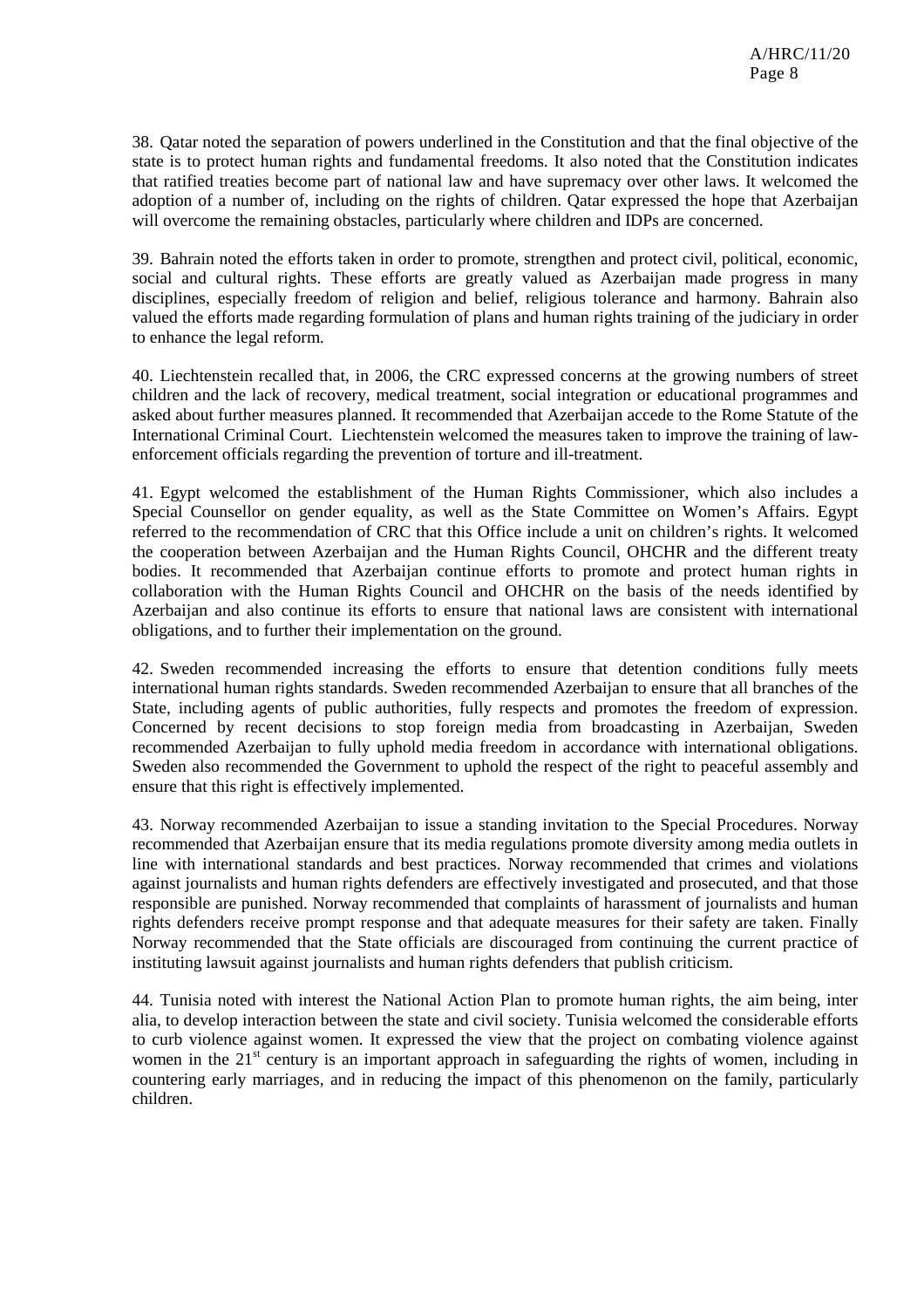45. Spain asked what kind of measures Azerbaijan will adopt in order to guarantee religious freedom including to ensure a greater press freedom and the eventual de-criminalization of defamation. Spain stated that approximately 600,000 Azeri have been living as IDPs for more than a decade as a result of the 1991-94 Nagorno-Karabakh conflict and asked what the Government is doing to ensure the enjoyment of human rights by IDPs. Spain asked about measures being taken in order to prevent cases of torture and abuses by police authorities.

46. Indonesia commended the new legislation on the Penal Enforcement Code and the Code of Criminal Procedure of 24 June 2008, which contains some progressive dispositions regarding the welfare of detainees and prisoners. Indonesia recommended Azerbaijan to ensure the effective implementations of these new laws. Indonesia recommended the Government to continue and intensify its efforts on behalf of children and women generally, to ensure their safety in the domestic environment and to remove any obstacles to their education, development and access to equal opportunities.

47. The United Kingdom noted that CAT was concerned at the substantial gap between the legislative framework and its practical implementation and that CRC was concerned that legislative measures are not provided with adequate mechanisms and financial support. The United Kingdom recommended that Azerbaijan reconsider its decision and permit broadcasting by non-Azeri outlets on FM frequencies. It referred to reports that some sectors of the Ministry of Interior and the judiciary appear to exert pressure on the media, including with the use of defamation trials. It emphasised that the use of criminal libel law to unjustly imprison or financially ruin journalists severely impacts on media freedom in this context it recommended that all journalists remaining in detention be released. It recommended that Azerbaijan continue to engage fully with civil society groups in the follow-up and implementation of this review.

48. The Czech Republic recommended to issue and implement a standing invitation to all Special Procedures. It recommended Azerbaijan to address persisting problems of prison conditions, such as overcrowding and insufficient health care and to establish an independent mechanism to overview conditions in detention facilities, with particular focus on conditions of children and their protection against violence and abuse. Referring to recommendations made by CAT, the Czech Republic recommended Azerbaijan to provide law enforcement and judicial officials with specific education/sensitivity training towards the protection of children, women and persons of minority sexual orientation or gender identity. The Czech Republic recommended Azerbaijan to take concrete measures to ensure necessary resources to increase effectiveness of the protection of children rights, including effective monitoring of conditions in institutional care and establishing of a complaint mechanism for children, to develop and adjust new mechanisms for the protection of children based on serious research and wide piloting, and to create mechanisms to deliver foster care services. The delegation finally recommended bringing rules on broadcasting in compliance with relevant provisions of ICCPR, releasing persons held in prisons for their political views and adopt safeguards against arbitrary or politically motivated detention and trials including through ensuring full independence and transparency of judiciary.

49. Turkey, aware of the fact that Azerbaijan found itself faced with a large scale displacement problem as a result of the Nagorno-Karabakh conflict, praised Azerbaijan for the effective measures taken to alleviate the suffering of IDPs. It appreciated the establishment of the Ombudsman Institution and encouraged Azerbaijan to continue to make the best use of this important mechanism in addressing the remaining shortcomings in the judiciary and the penitentiary systems as well as in the fight against corruption. It trusts that the new Law on Freedom of Assembly will constitute a step in the right direction for raising further the democratic standards.

50. Latvia noted with appreciation the recent voluntary pledge of Azerbaijan to extend a standing invitation to all United Nations special procedures. It further noted the positive cooperation with a number of these special procedures and that Azerbaijan has invited and received several Special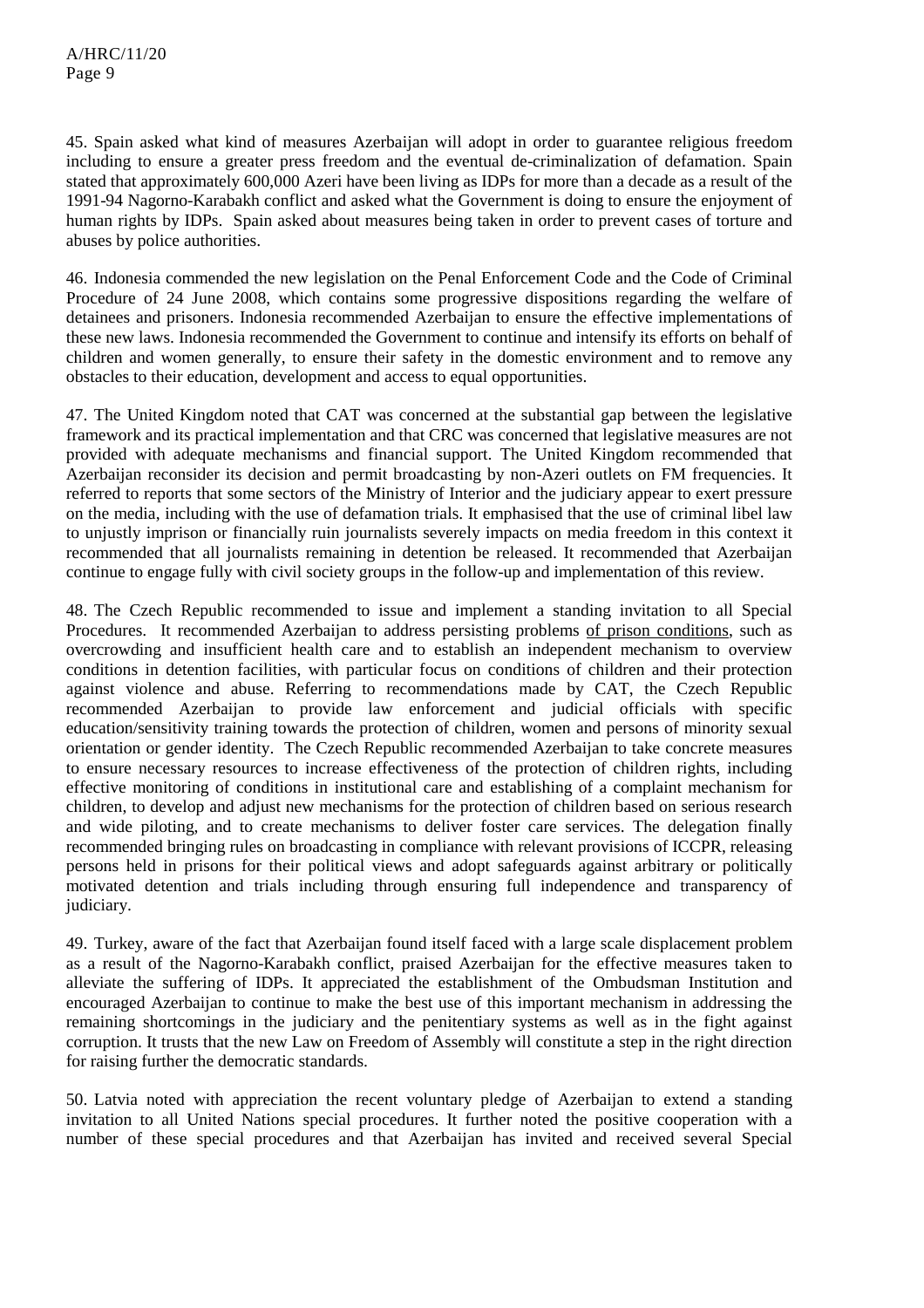Rapporteurs in the past few years. In the light of this positive cooperation, Latvia recommended that Azerbaijan fulfil its voluntary pledge and extend a standing invitation to all special procedures of the Human Rights Council.

51. Jordan welcomed the adoption of the constitutional acts on the Commissioner for Human Rights (Ombudsman) and commended the strong political will as reflected in, inter alia, the 2006 national plan of action for human rights protection. Jordan recommended that Azerbaijan continue its constructive efforts in human rights education, including its active cooperation with the key international organizations towards this end.

52. Austria welcomed the Rights of the Child Act and the National Plan of Action for Human Rights Protection but said that their implementation reportedly face challenges. Austria recommended that Azerbaijan take concrete steps and ensure that all necessary resources are provided to government agencies in order to increase the efficiency of a child protection system. It also recommended that Azerbaijan ensure that pilot initiatives at regional level are fully supported by the federal government with a view to consider developing inter alia an independent, nationally coordinated statutory service, which could act as a referral and decision-making body. Austria noted the 2006 State Programme for the Placement of Children living in State Institutions in Families and Alternative Care as well as the project to create surrogate families for homeless and orphaned children. Austria recommended that Azerbaijan take concrete measures to ensure that institutions are adequately scrutinised with respect to quality standards of care and the possibility of redressing abuse and violations and recommended that Azerbaijan take concrete steps to make other forms of alternative care more accessible, i.e. promote guardianship and foster care systems as well as develop community based family support services that prevent the abandonment of children from their families.

53. Hungary expressed that it is important that children have a safe and harmonious family background and therefore welcomed measures taken in this regard. Hungary was concerned that children may still suffer neglect, corporal punishment and abuse, including sexual abuse in the family. It indicated that trafficking in human beings also remains a problem and that the risk is even higher for children who are illegally adopted from orphanages for the purpose of trafficking in organs. Hungary recommended that Azerbaijan take adequate measures to further defend children's rights. Hungary also recommended that Azerbaijan take the necessary measures so that persons below 18, being under arrest, would not be subject to corporal punishment or other forms of ill-treatment.

54. Russian Federation noted that over the last years, Azerbaijan managed to achieve considerable success in improving its human rights situation and that it has continued to improve its national legislation. It considered it important to look at the experiences of Azerbaijan in resolving social and economic issues, and especially the situation of children who lack supervision. The Russian Federation recommended that Azerbaijan continue its sustained work in the implementation of State program, over a period of 10 years, to transfer children from State institutions to families and alternative care.

55. Azerbaijan welcomed the recommendations made and indicated that it will address progress made and constraints in a frank manner. Regarding the strengthening of the judiciary, the delegation recalled its introductory statement and added that the selection of judges is fully transparent. In addition, new specialized courts are due to be established such as juvenile courts and new administrative courts. A great attention is paid to the training and re-training of judges and law enforcement officials. Attention is paid to expand access to justice and targeted measures include the establishment of six regional courts of appeal in addition to that in Baku.

56. Regarding journalistic activities, the delegation noted that Azerbaijan has abolished State censorship and legislative measures were adopted to truly ensure the freedom of speech and opinion. Azerbaijan has established a Council of the Press and adopted a special concept paper on working with the media. A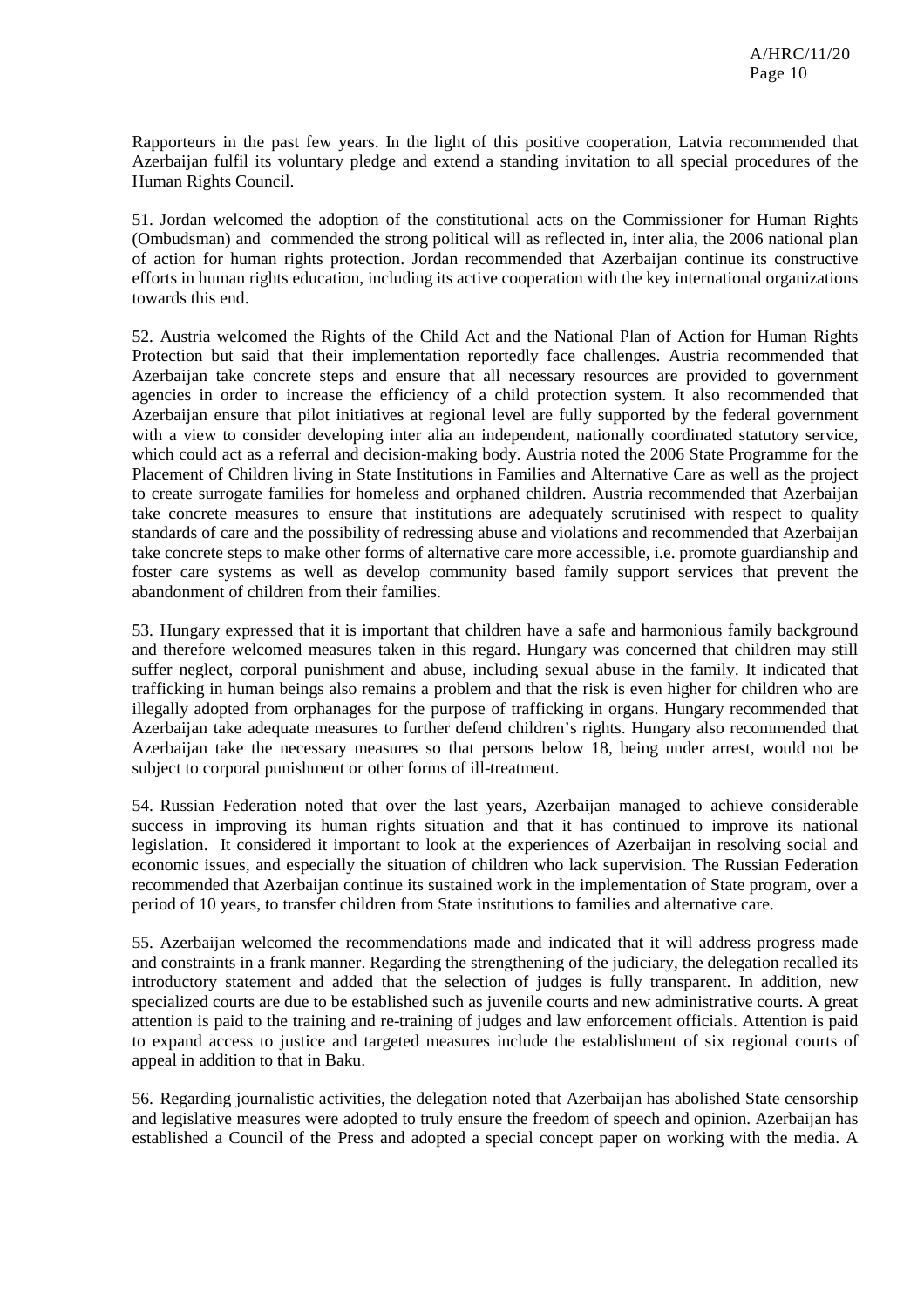special fund to support news media was established and all violations of journalists' rights are carefully investigated and monitored by relevant bodies. There were instances of law enforcement officials being punished for such violations. The delegation acknowledged that a number of journalists were prosecuted in criminal courts and serve a sentence in jail but for specific crimes not related to their journalistic activities and many of them were pardoned over the past years. The prosecution of journalists for slander and insult are rare, treated as civil cases and there is currently only one journalist serving a sentence for defamation.

57. Regarding children without supervision, Azerbaijan noted cases of abuse of authority by the police but that necessary measures have been taken. On corruption, by a 2006 Decree, a structure for internal investigations was established within the Ministry of Interior. Over the past years, a number of cases of human rights violations by the police were registered, which led to disciplinary measures, prosecution and dismissals.

58. On children's rights, efforts have been undertaken in line with the CRC, including the 2005 Law on street children and children without parental supervision. Over the last few years, more than 1000 children were taken out of the street and received assistance tailored to their needs including education and issuance of identification documents. To this end, Azerbaijan cooperates with human rights institutions, SCFWC and NGOs. In 2007 and 2008 a training course on street children was conducted and a foster institution for street children was created.

59. Azerbaijan stated that social protection of vulnerable persons, including disabled persons is a priority area. The main goal is to promoting employment for these persons and quotas were established by law in 2001 for the employment of disabled persons. In addition, a law targeting State assistance was adopted, which enshrines the principle of equality without any kind of discrimination.

60. On poverty, the delegation recalled that the poverty rate decreased in 2008 and referred to the prior mentioned 2008-2015 State programme. On institutionalisation and alternative care for children, Azerbaijan referred to the 2006-2015 State programme conducted with UNICEF and NGOs.

61. On women's rights, Azerbaijan noted that it will as a State party to CEDAW present its periodic report in 2009 to the Committee whose recommendations will help in improving the situation. The delegation made reference to the 2007 comprehensive programme, the draft law to prevent domestic violence, and recalled that criminal law provides for sanctions and penalties of physical and sexual violence.

62. On children's rights, the delegation said that a national programme was being drafted, and that a supplement to the criminal code had been adopted emphasizing rehabilitation of children. There is only one educational institution, which is overcrowded, but measures will be taken in the reform of the penitentiary system. The ICRC can visit penitentiary institutions without obstacles and a Public Affairs Committee was established within the Ministry of Justice made up of NGOs, which monitors the situation in full transparency.

63. Azerbaijan praised special procedures and announced having decided to extend a standing invitation to all of them. The Ombudsman was granted Status A in 2000 and respects the Paris Principles. Finally, it was recalled that Azerbaijan ratified OP-CAT.

64. Chile expressed concern at, inter alia, persistent cases of intimidation, cruel treatment and torture, prison conditions and judicial procedures, restrictions on freedom of assembly and expression. Chile recommended to promote and strengthen international humanitarian cooperation and assistance so as to provide for programmes and mechanisms to contribute to the elimination of threats and limitations to human rights of refugee and displaced persons. Chile also recommended to speed up the implementation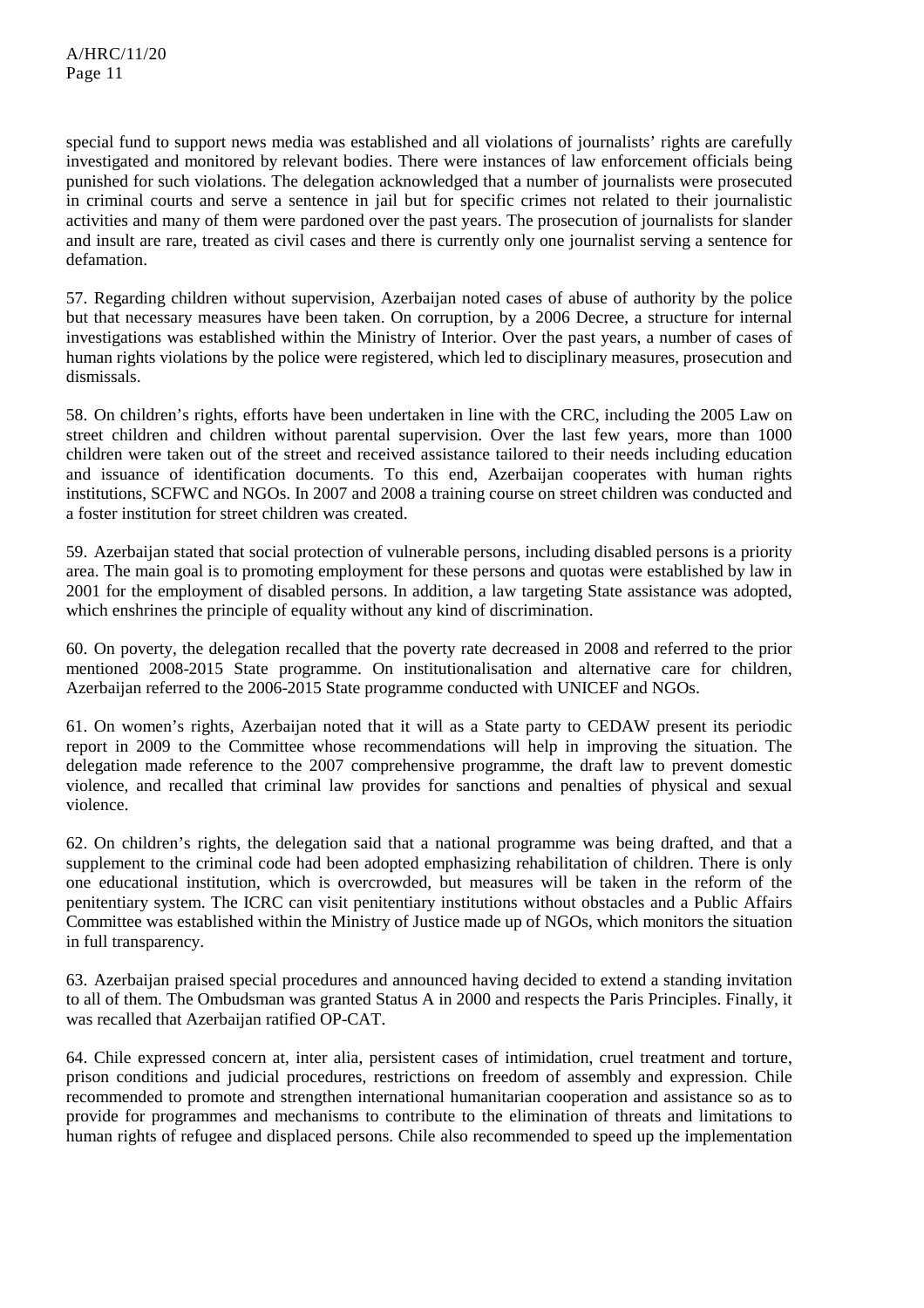of legal framework, as well as improve systems and procedures for the administration of justice and to make further progress on public governance. Chile recommended to increase the protection mechanisms for women and children as well as measures to disseminate and make their implementation more effective.

65. Japan welcomed the agreement with the ICRC to permit its officials to visit convicted persons in places of detention without interference. Japan noted that, according to the 2007 annual report from the Office of the Ombudsman, 144 cases of human rights violations were registered and that disciplinary action was taken against 199 people. With a view to improving criminal justice, especially in terms of the prevention of torture, Japan recommended that Azerbaijan consider taking substantial measures, such as requesting capacity-building assistance, to advance the understanding of human rights and criminal investigation ability of police personnel.

66. The United Arab Emirates noted efforts made especially in the field of health, education, the protection of women's rights and the contribution women give to the society. The United Arab Emirates were satisfied about the measures taken to thwart human trafficking, but were willing to learn more about this.

67. Democratic People's Republic of Korea appreciated the establishment of the Institution of Ombudsman and Presidential Pardons Commission. It was impressed by Azerbaijan's ratification of the major human rights instruments and efforts to observe reporting obligations. It asked Azerbaijan to elaborate on plans to further improve the situation of women and children.

68. Kazakhstan noted the work undertaken to reform the judiciary and was pleased to note that Azerbaijan, is implementing measures to ensure the effective administration of justice. It expressed satisfaction at the policy on the protection of the rights of the family, women and children. Kazakhstan recommended that Azerbaijan continue its effective work in the area of defending these rights.

69. Malaysia was encouraged to note the serious efforts in combating violence against women including domestic violence. It recommended that Azerbaijan consider widely disseminate information on the provision of CEDAW to the publics through education system, awareness-raising campaigns and gender sensitivity training. Malaysia recommended that Azerbaijan steps up its efforts to ensure that basic needs of the population are fully met, in particular, in the areas of employment, public health, education and public housing.

70. Italy recommended that Azerbaijan take fully into account the recommendations of the Special Rapporteur on Freedom of Religion aimed at promoting and fully ensuring freedom of religion for all religious communities throughout Azerbaijan. Italy recommended Azerbaijan to further align its legislation and practice with the provisions of the Convention against Torture. Italy recommended that Azerbaijan develop a national strategy to guarantee better access to education to all children and to include in the school system, at all levels, appropriate measures in the field of human rights education, in accordance with the Plan of Action 2005-2009 of the World Programme for Human Rights Education.

71. Canada welcomed the adoption of the 2008 Law on freedom of assembly. It recommended that Azerbaijan improve respect for the right to freedom of assembly in line with its domestic legislation and its obligations under article 21 of the ICCPR. Canada recommended that Azerbaijan expand media freedoms, particularly access to broadcast media. It recommended to implement the recommendations of the OSCE in regards to reversing the ban on foreign FM radio broadcasting. Canada also recommended that Azerbaijan fully respect the social and economic rights of all, including internally displaced persons, in line with its obligations under the ICESCR by following through on its commitments under the programme of the State Committee on Refugees and Internally Displaced Persons.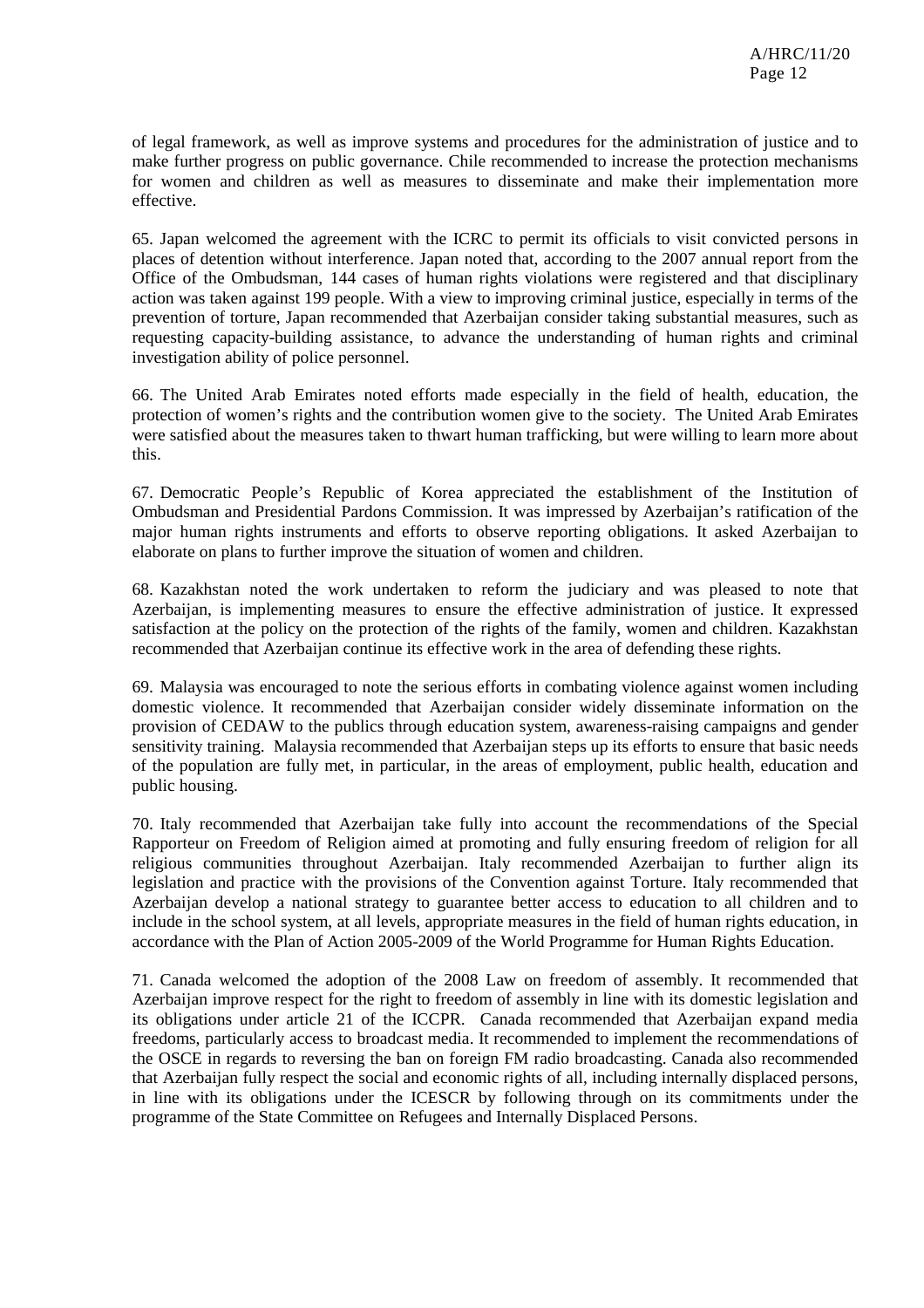72. Sudan commended Azerbaijan for protecting and promoting human rights, especially the rights of vulnerable groups, and noted Azerbaijan's also continued focus on the right of the child. Sudan recommended Azerbaijan to continue its cooperation with the international community, especially in two fields: the solution of problems of refugees and IDPs; and its 2006-2015 State program on poverty alleviation and development.

73. Lithuania expressed appreciation for having abolished death penalty more than ten years ago. Lithuania recommended Azerbaijan to change the criminal legislation provisions on defamation and to eliminate unnecessary pressure on journalists fulfilling their professional duties. Lithuania recommended that public awareness campaigns about equal opportunities of women and men should be carried on. Lithuania also recommended further developing measures against domestic violence against women. Victims of domestic violence should have possibility to use appropriate means of redress and access to shelters.

74. Armenia referred to CERD that encouraged Azerbaijan to combat tendencies giving raise to racist and xenophobic behaviour, particularly against ethnic Armenians. CESCR in 2004, ECRI and Commissioner for Human Rights in 2007 raised similar concern stating: "Armenians living in an atmosphere of fear", "illegal occupation of properties belonging to Armenians and other ethnic groups, facing widespread discrimination in various spheres, oral and written inflammatory speech…fuelling negative feelings among society towards Armenians". According to the Delegation of Armenia, despite those recommendations, hate-speech and deprivation of cultural rights by misappropriation and destruction of Armenian cultural heritage continue (ICOMOS resolution 5, 16th General Assembly). Armenia asked for clarifications on measures taken to redress the situation with discriminatory treatment of the Armenian community. Armenia referred to 2006 CRC recommendations (paras. 24, 49, 55, 57(e), 58(f)) and recommended Azerbaijan to stop the discriminatory practices against its own citizens, and redress the situation to achieve full protection of human rights for all its citizens, especially children.

75. Holy See was well aware of the enormous contribution Azerbaijan has made to religious freedom and inter-religious dialogue. The Holy See draw the attention to the cumbersome registration process requested for religions and problem is the difficulty to obtain visas for clergy and religious personnel in general. The delegation recommended coming to a more streamlined, transparent registration process, and visa issuing. Finally, in order to foster a further dialogue between religions, the delegation recommends an educational and awareness program focusing on the different religions in the country.

76. Islamic Republic of Iran noted that a Commission on Human Rights or Ombudsman is in place to redress human rights violations and that a national plan of action was approved. It asked about measures taken to combat domestic violence; and for further explanation concerning the national strategy to increase transparency and combat corruption and relevant plan of action for 2007-2011. The Islamic Republic of Iran recommended Azerbaijan to further promote a culture of human rights among the society, to strengthen national capacities and to address shortcomings in the area of human rights promotion and protection, including the rule of law and adequate protection of vulnerable segments of the population.

77. Poland recommended that Azerbaijan improve the living standards and conditions in prisons. Poland wished to learn how the authorities would explain the ban on foreign broadcasters using FM frequencies. Poland recommended that Azerbaijan take effective measures to ensure the full realisation of the right to freedom of expression. It congratulated Azerbaijan on the decision to extend a standing invitation to all special procedures of the Human Rights Council.

78. Pakistan noted that the work being done under the adoption of the first National Plan of Action for the Protection of human is impressive. The penitentiary reform is a clear example of collective efforts.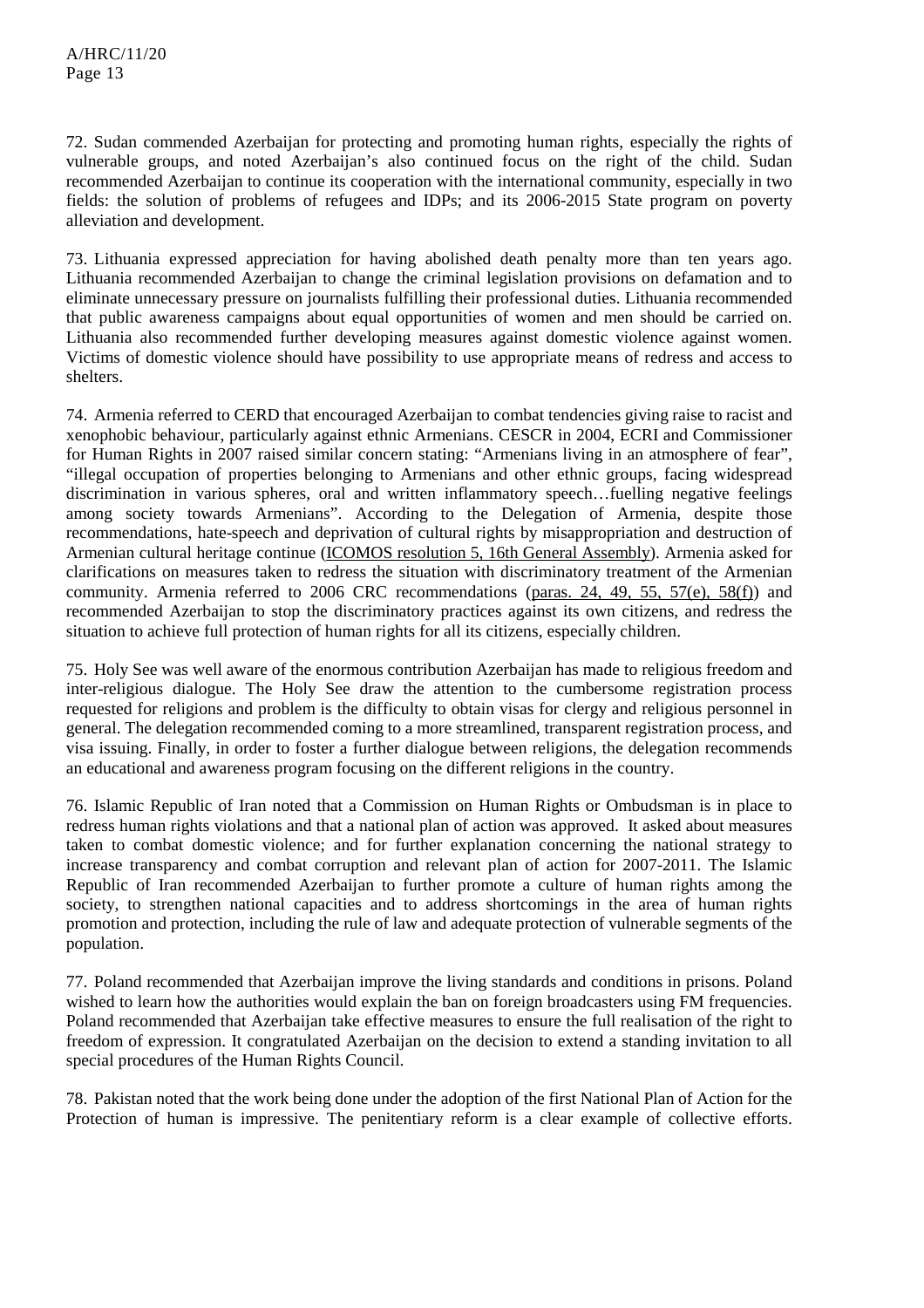Pakistan appreciated the priority being given to the issue of IDPs, to the elimination of violence against women and bringing all perpetrators to justice.

79. Bangladesh hoped that the oil revenue will be used equitably across the population to raise their overall standard of life. Bangladesh added that the issue of gender mainstreaming and equality has been identified as a critical challenge and recommended that Azerbaijan continue to address the challenge in a purposeful manner. Bangladesh said that the issue of freedom of media should also be looked at and recommended that the Government of Azerbaijan continue to work in earnest to address some of the legitimate concerns in this regard.

80. Senegal welcomed the possibility afforded to NGOs to submit draft legislation and to participate in the consideration and adoption of those bills, noting that it is a practice in which Azerbaijan could take pride. In the light of the excellent provisions adopted by Azerbaijan concerning human rights issues, Senegal encouraged Azerbaijan to hold fast to its course so as to strengthen its efforts in the area of protecting the rights of the child and eradicating poverty.

81. Syrian Arab Republic stated that Azerbaijan achieved progress, inter alia, by the the protection of the independent judicial power of the courts including the Constitutional Court. As a member of the CoE, Azerbaijan recognizes the jurisdiction of the European Court of Human Rights. It took note with appreciation of the efforts to provide all basic human services to more than one million Azerbaijani refugees and IDPs, especially women and children.

82. Estonia noted the Law on Fighting against Trafficking in Human Beings and the relevant National Action Plan. Despite that, trafficking remains a serious problem in Azerbaijan and Estonia asked what steps have been taken to implement this National Action Plan with regard to the actual penalties to the perpetrators. Estonia recommended that Azerbaijan ensure the effective implementation of the National Action Plan against Trafficking and to provide the necessary assistance to the victims of trafficking.

83. Chad encouraged Azerbaijan to continue its efforts to improve the human rights situation in the country and urged the international community to assist the country in coping with the challenges. However, Chad expressed concern at reports of the abortion of female foetuses by families which preferred not have female children.

84. Afghanistan appreciated that places of detention were officially opened up to human rights organizations. Azerbaijan signed in 2000 an agreement permitting ICRC officials to visit convicted persons in detention without interference, and Afghanistan asked about the renewal status of that agreement. While welcoming the positive improvements in women and children's rights, especially measures taken to combat domestic violence, Afghanistan recommended to continue efforts in this direction.

85. Brazil commended the promulgation of the Gender Equality Act and Azerbaijan's efforts towards the attainment of the MDGs. Brazil asked Azerbaijan to further elaborate on the measures taken to combat and punish domestic violence against women. Brazil encouraged Azerbaijan to accomplish progressively human rights goals as set up by HRC Resolution 9/12. Within that context Brazil recommended continuing efforts to further strengthen institutional and policy frameworks in the area of promotion and protection of human rights. Brazil also recommended that Azerbaijan take necessary measures aimed at prohibiting all forms of corporal punishment against children.

86. Palestine noted that Azerbaijan's approach constitutes a model in terms of promoting human rights despite existing obstacles such as the situation of refugees, displaced persons and economic difficulties. Palestine emphasised that Azerbaijan had been the first Muslim country to recognise the right of women to vote. Palestine recommended that Azerbaijan continue to take the necessary measures to increase transparency in local and national institutions and to optimise the country's potential.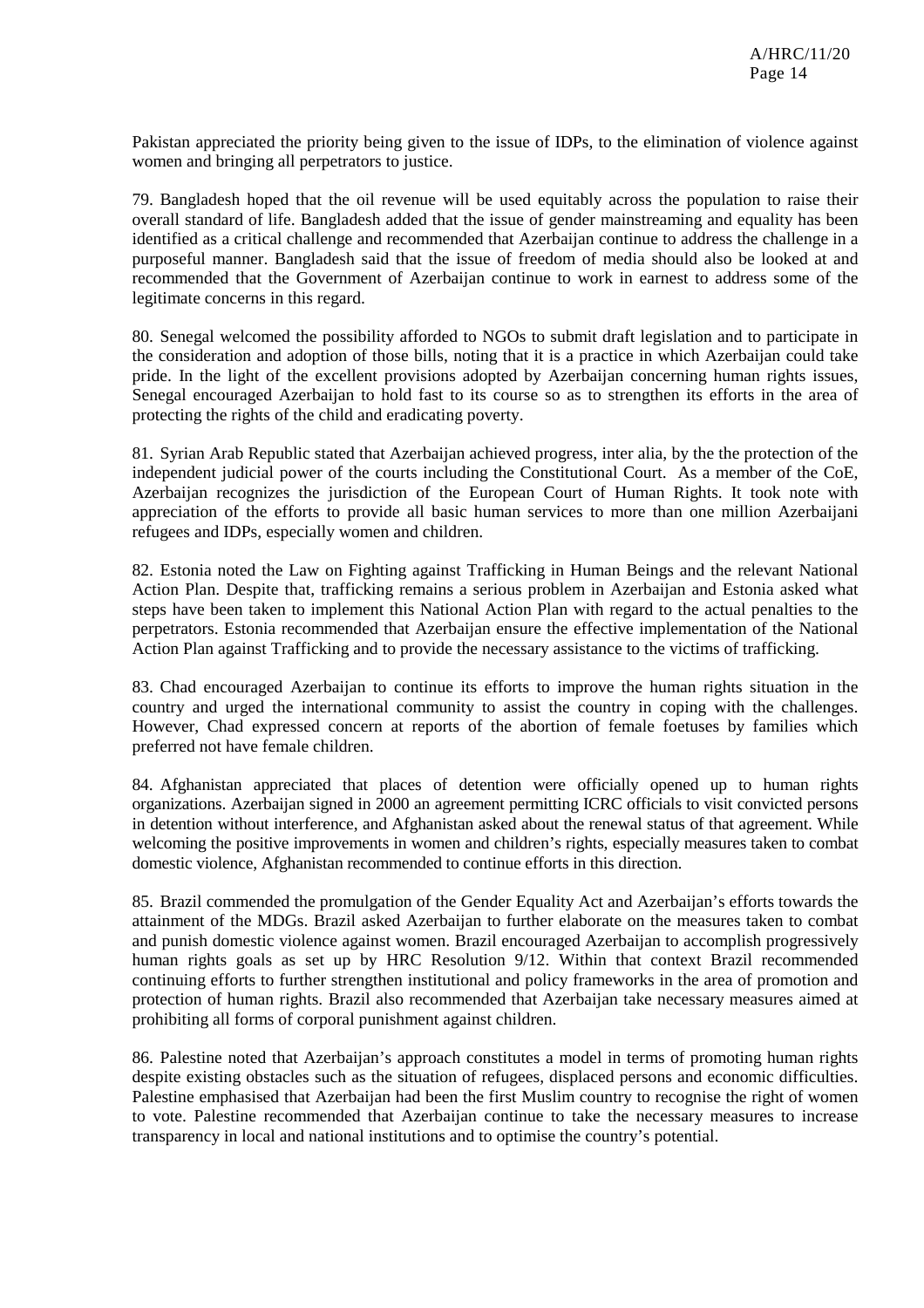87. Ireland welcomed the implementation of certain recommendations during the visit by the Special Rapporteur on the promotion and protection of freedom of opinion and expression in 2007. However, a number of journalists remain in prison which is of grave concern and Ireland asked, inter alia, what steps are taken to ensure the release of those journalists. Ireland recommended that the Government puts in place further measures a) to ensure respect for freedom of expression and of the media; b) to ensure that cases of alleged violence against, and wrongful imprisonment of members of the media are fully investigated; and c) to ensure that the Law of Libel is not utilised in such a manner as to stifle honest and professional reporting. Ireland recommended that the Law on Television and Radio broadcasting is amended as soon as possible to ensure that the licenses of international broadcasters can be renewed.

88. Argentina called for the possibility for ratifying CDP. Argentina recommended that Azerbaijan implement active policies and awareness campaigns in order to overcome the situation of discrimination against women. Argentina also recommended Azerbaijan to step up its social integration policies and education programmes to eradicate the current situation of children living on the street who are victims of sexual exploitation and physical abuse.

89. The Philippines inquired as to the main obstacles faced in implementing the national law and action plan against human trafficking and as to the measures it is taking to address high rates of maternal mortality. The Philippines recommended that Azerbaijan continue efforts to eradicate poverty, paying special attention to the situation of street children and children with disabilities. The Philippines also recommended that Azerbaijan share best practices in promoting religious tolerance and harmony in society.

90. India appreciated efforts to reduce poverty and strengthen human rights, including those of its ethnic minorities and IDPs. India asked about Azerbaijan's specific laws on gender equality and other efforts to impart greater awareness about gender sensitivity. Concern has also been expressed about the decline in education standards and school enrolment rates. India requested information on progress in reforming the judiciary and measures adopted to tackle human trafficking.

91. In response to statements made, Azerbaijan noted that defamation and discrimination is a legal and social matter of a developing democracy. Individuals brought to courts in relation to this legislation are very rarely handled through criminal courts. Azerbaijan endeavours to improve its legislation, a special working group was established and appropriate provisions have been drafted.

92. The delegation made reference to the Communication law according to which broadcasting takes place on the basis of a licence granted through a competitive process. Three foreign radio stations were closed because the law does not provide for foreign radios to broadcast on Azeri frequencies. The delegation hoped that progress will be made in this area.

93. On freedom of assembly, Azerbaijan indicated that there is a law on this matter in line with international standards. The problem lies in the fact that sometimes gatherings are organised outside of indicated locations. In cooperation with international organisations, an appropriate monitoring is carried out.

94. With regard to the Rome Statute, the delegation indicated that Azerbaijan was involved in its draft but that, notably, the concept of aggression should be clarified before Azerbaijan may proceed to ratification.

95. In closing, Azerbaijan thanked everyone for the spirit of cooperation and will take direct note of recommendations.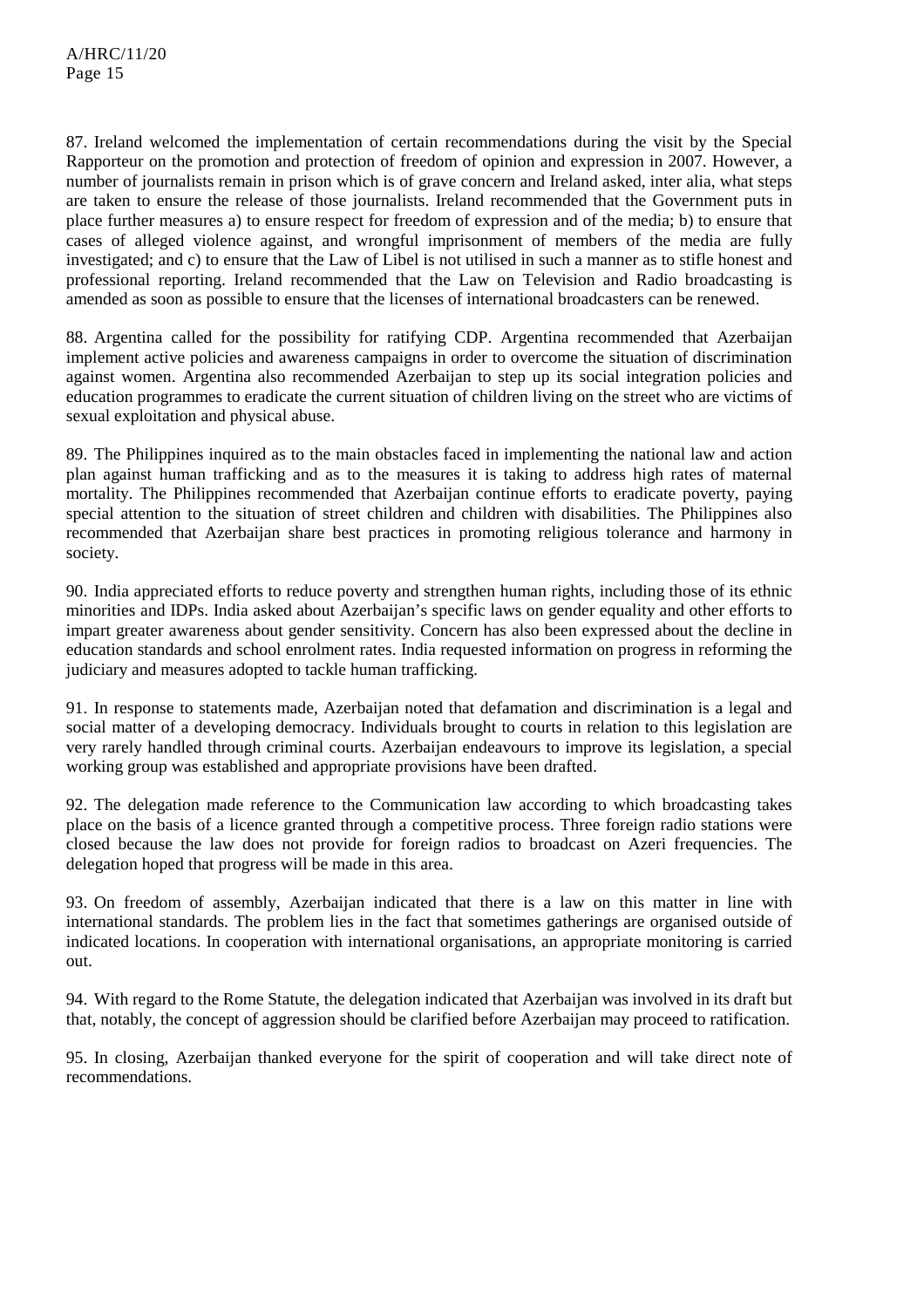A/HRC/11/20 Page 16

**ثانياً- الاستنتاجات و/أو التوصيات**

-٩٦ خلال المناقشات، طُرحت على أذربيجان التوصيات التالية:

- -١ الانضمام إلى نظام روما الأساسي للمحكمة الجنائية الدولية (لختنـشتاين)؛ وزيـادة مواءمـة تشريعات أذربيجان وممارستها مع أحكام اتفاقية مناهضة التعذيب (إيطاليا)؛ ومواصلة الجهود لضمان توافق القوانين الوطنية مع الالتزامات الدولية، والمضي في تنفيذها علـى أرض الواقـع (مصر)؛
- -٢ زيادة تشجيع ثقافة حقوق الإنسان في صفوف اجملتمع، وتعزيز القدرات الوطنيـة، والتـصدي لأوجه القصور في مجال تعزيز حقوق الإنسان وحمايتها، بما في ذلك سيادة القـانون والحمايـة الملائمة لشرائح السكان الضعيفة (إيران)؛
- -٣ مواصلة الجهود من أجل زيادة تعزيز أطر المؤسسات والسياسات العامة في مجال تعزيز وحمايـة حقوق الإنسان (البرازيل)؛ والمضي في اتخاذ التدابير اللازمة لزيادة الشفافية في المؤسسات المحلية والوطنية ورفع قدرة البلد إلى أقصى ما يمكن (فلسطين)؛ وإنشاء آلية مشتركة بين المؤسـسات تشارك فيها الجهات الفاعلة ذات الصلة في المحتمع المدني، قصد تنفيذ توصــيات الاســتعراض الدوري الشامل فضلاً عن الإجراءات الخاصة جمللس حقوق الإنسان وتوصيات الهيئات المنـشأة بموجب معاهدات (المكسيك)؛
- -٤ السهر على حصول المبادرات النموذجية على المستوى الإقليمي على الدعم الكامل من الحكومة الفدرالية بغية التفكير في تطوير جملة من الأمور منها خدمة نظامية مستقلة ومنسقة على الصعيد الوطني يمكن أن تستخدم كهيئة مرجعية ولصنع القرار (النمسا)؛ واتخاذ تدابير ملموسة لضمان فحص المؤسسات على النحو الملائم فيما يتصل بمعايير جـودة الر عايـة وإمكانيـة تـصحيح التجاوزات والانتهاكات قصد زيادة فعالية نظام حماية الطفل (النمسا)؛
- -٥ الوفاء بالالتزام الطوعي (لاتفيا) وإصدار (النرويج) وتنفيذ (الجمهورية التشيكية) دعوة قائمـة لجميع الإجراءات الخاصة التابعة جمللس حقوق الإنسان؛

-٦ مواصلة البرامج الوطنية المتوخاة بالفعل للتقليل من أي شكل من أشكال التمييز ضد المرأة حتى القضاء عليها هنائياً (كوبا)؛ واعتماد تشريع محدد بشأن العنف ضد المرأة والزواج القسري، بما يتفق وأحكام اتفاقية القضاء على التمييز ضد المرأة واتفاقية حقوق الطفل، لمنع ومكافحة التمييز ضد المرأة (المكسيك)؛ وتنفيذ سياسات نشطة وتنظيم حملات توعية للتغلب على وضع التمييز ضد المرأة (الأرجنتين)؛ وتنظيم حملات عامة للتوعية بخصوص تساوي الفرص بين الرجل والمرأة (ليتوانيا)؛ ومواجهة تحدي تعميم مراعاة المنظور الجنساني بطريقة هادفة (بنغلاديش)؛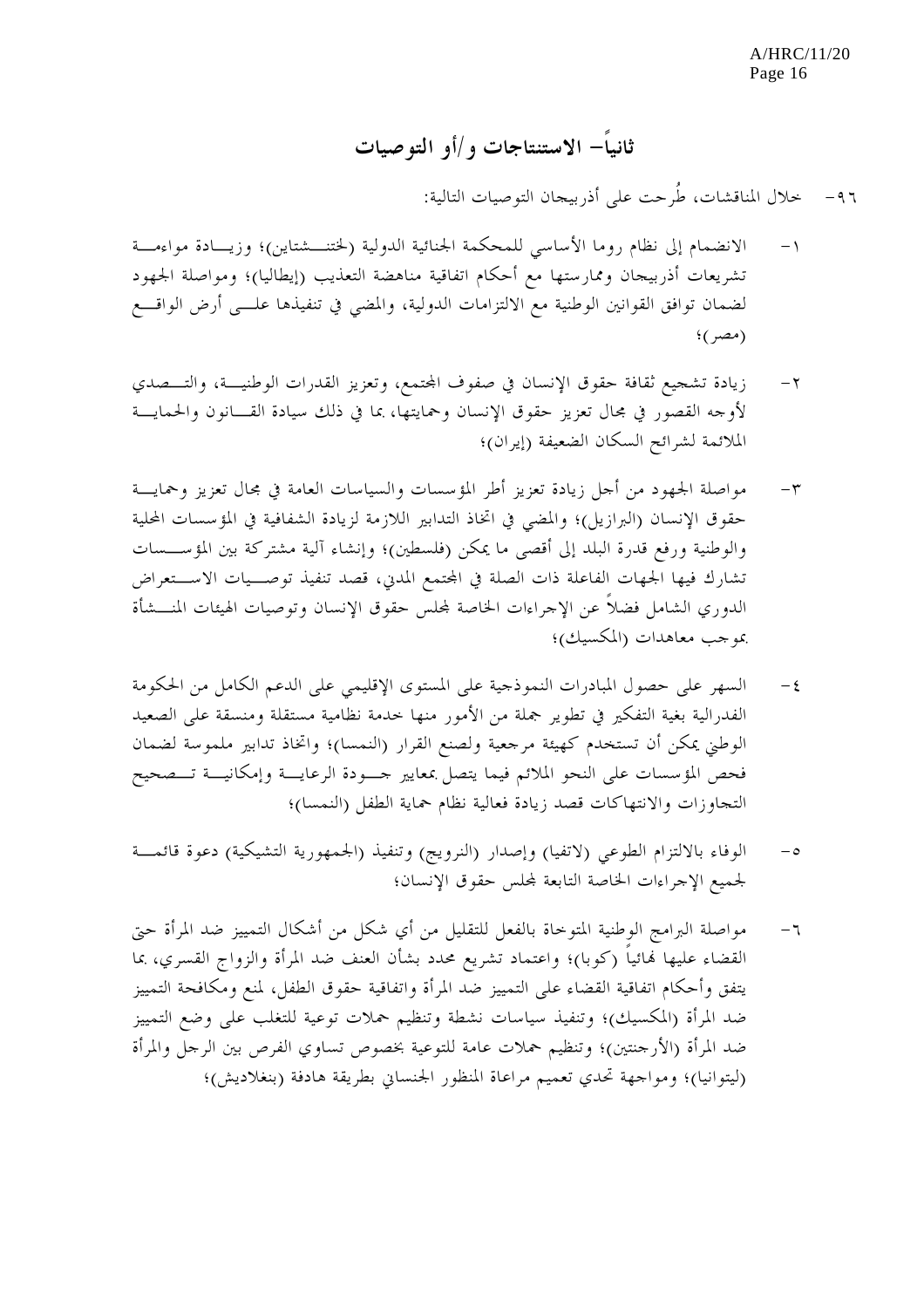- -٧ مد المسؤولين عن إنفاذ القوانين والمسؤولين القضائيين بتدريب محدد في مجال التعليم /التحسيس من أجل حماية الطفل والمرأة والأشخاص من الأقليات من حيث التوجه الجنسي أو الهوية الجنسية (الجمهورية التشيكية)؛
- -٨ إيلاء المزيد من الاهتمام لمكافحة العنف ضد المرأة، ولا سيما من خلال تنفيذ تدابير اجتماعية في هذا الميدان (الجزائر)؛ واتخاذ جميع التدابير لتوفير فرص الوصول إلى العدالة لجميع النساء ضحايا العنف، واتخاذ التدابير لحمايتهن وإعادة تأهيلهن، وتدريب سلطات الشرطة في مجال العنف ضد المرأة (فرنسا)؛
- -٩ مواصلة وتكثيف الجهود نيابة عن الأطفال والنساء بشكل عام، لضمان سلامتهم في البيئة المترلية وإزالة أية حواجز تعرقل تعليمهم ونموهم ووصولهم إلى فرص متساوية (إندونيـسيا)؛ وزيـادة تطوير التدابير لمكافحة العنف المترلي ضد المرأة (ليتوانيا). ويجب أن تتاح لضحايا العنف المترلي إمكانية استخدام سبل الانتصاف الملائمة والوصول إلى المأوى (ليتوانيا)؛ واتخاذ خطوات ملموسة وضمان توفير جميع الموارد اللازمة للوكالات الحكومية قصد زيادة فعالية نظام حمايـة الطفـل (النمسا)؛ ومواصلة الجهود صوب التحسينات الإيجابية لحقوق المرأة والطفل، ولا سيما التدابير المتخذة لمكافحة العنف المترلي (أفغانستان)؛
- -١٠ زيادة آليات حماية المرأة والطفل، فضلاً عن اتخاذ التدابير لنشرها وجعل تنفيذها أكثـر فعاليـة (شيلي)؛
- -١١ التنفيذ الكلي لتوصيات دراسة الأمم المتحدة بشأن العنف ضد الأطفال (سـلوفينيا)؛ واتخـاذ التدابير اللازمة من أجل ضمان ألا يخضع الأشخاص دون سن الثامنة عشرة، الذين يتم إيقافهم، للعقوبة الجسدية أو لأي أشكال أخرى من أشكال سوء المعاملة (هنغاريا)؛ واتخاذ التدابير اللازمة الرامية إلى حظر جميع أشكال العقوبة الجسدية بحق الأطفال (البرازيل)؛ والنهوض بـسياسات الاندماج الاجتماعي والبرامج التعليمية للخروج من الوضع الراهن الذي يعيشه أطفال الشوارع ضحايا الاستغلال الجنسي والاعتداء الجسدي (الأرجنتين)؛
- -١٢ اتخاذ تدابير ملموسة لضمان الموارد اللازمة لزيادة الفعالية في حماية حقوق الطفل، بما في ذلك من خلال الرصد الفعال لأوضاع الرعاية في المؤسسات، وإنشاء آلية تظلم للأطفـ ال، واسـتنباط وتكييف آليات جديدة لحماية الطفل تقوم على بحث جدي وإرشاد واسع النطاق، وإنشاء آليات لتقديم خدمات كفالة الطفل (الجمهورية التشيكية)؛ واتخاذ التدابير الملائمة لمزيد حماية حقـوق الطفل (هنغاريا)؛
- -١٣ السهر على التنفيذ الفعلي لخطة العمل الوطنية لمكافحة الاتجار وتقديم المساعدة اللازمة لضحايا الاتجار (إستونيا)؛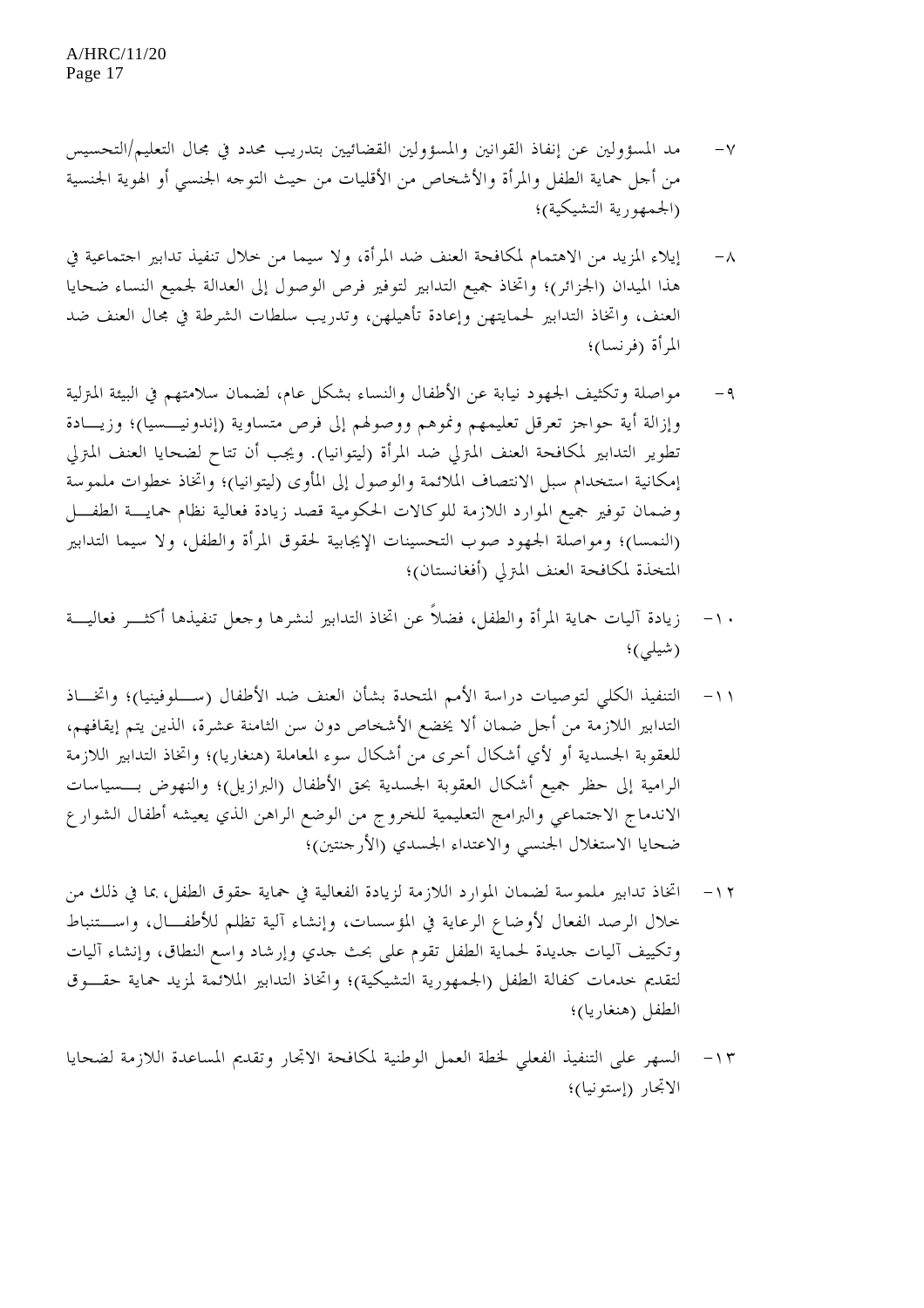- -١٤ التفكير في تعديل أو إلغاء التشريع الجنائي المتعلق بالقذف لحذف إمكانية حرمان أي شخص من حريته على أساس الرأي (هولندا)؛ وتغيير أحكام التشريع الجنائي المتعلقة بالقذف لإزالة الضغط الذي لا لزوم له على الصحفيين الذين يؤدون مهامهم المهنية (ليتوانيا)؛ والسهر علـى عـدم استخدام قانون التشهير بطريقة تضيِّق الخناق على العمل الصحفي الصادق والاحترافي (آيرلندا)؛
- -١٥ ضمان سهر جميع فروع الدولة، بما فيها أعوان السلطات العامة، على الاحترام والتعزيز الكاملين لحرية التعبير (السويد)؛ وضمان الممارسة الكاملة لحرية التعبير وحرية جميع وسـائل الإعـلام المستقلة، الوطنية منها والأجنبية، بصرف النظر عن طبيعتها: الصحافة أو الإنترنت أو الإذاعة أو التلفزيون (فرنسا)؛ واتخاذ تدابير فعالة لضمان الإعمال الكلي للحق في حرية التعبير (بولنـدا)؛ ومواصلة العمل بإخلاص للتطرق للبعض من المشاغل المشروعة فيما يتعلق بحرية وسائل الإعلام (بنغلاديش)؛ وإقامة المزيد من التدابير لضمان احترام حرية التعبير ووسائل الإعلام (آيرلنـدا)؛ والدعم الكلي لحرية وسائل الإعلام وفقاً للالتزامات الدولية (السويد)؛ والسهر على أن تعـزز قوانين وسائل الإعلام التنوع بما يتفق والمعايير الدولية وأفضل الممارسات (النرويج)؛
- -١٦ التحقيق والمقاضاة بفعالية فيما يتصل بالجرائم والانتهاكات المرتكبة بحق الصحفيين والمدافعين عن حقوق الإنسان، والسهر على معاقبة المسؤولين عنها (النرويج)؛ والسهر على الرد السريع على شكاوى مضايقة الصحفيين والمدافعين عن حقوق الإنسان، واتخاذ التدابير الملائمة من أجل تأمين سلامتهم (النرويج)؛ وإثناء المسؤولين الحكوميين عن مواصلة الممارسة الحالية المتمثلة في رفـع دعاوى على الصحفيين والمدافعين عن حقوق الإنسان ممن يوجهون نقداً (النرويج)؛ والسهر على الإفراج عن جميع الصحفيين الذين يظلون في الاحتجاز على أساس محاكمات إساءة اسـتخدام القذف أو التشهير الجنائية (المملكة المتحدة)؛ والسهر على التحقيق الكامل في جميع قضايا العنف المزعوم ضد أفراد وسائل الإعلام وسجنهم من دون وجه حق (آيرلندا)؛ وجعل القوانين المتعلقة بالبث متفقة مع الأحكام ذات الصلة من العهد الدولي الخاص بالحقوق المدنيـة والـسياسية، والإفراج عن الأشخاص المحتجزين بسبب آرائهم السياسية، واعتماد ضـمانات تحمـي مـن الاحتجاز والمحاكمة تعسفاً أو لأسباب سياسية، بما في ذلك من خلال تأمين استقلال القـضاء الكامل وشفافيته كلياً (الجمهورية التشيكية)؛
- -١٧ توسيع حريات وسائل الإعلام، ولا سيما الوصول إلى وسائل البث الإذاعي، وتنفيذ توصـيات منظمة الأمن والتعاون في أوروبا فيما يتصل بإبطال الحظر على البث الإذاعي علـى الموجـات المتوسطة (كندا)؛ وتعديل القانون بشأن البث التلفزيوني والإذاعي في أقرب وقت ممكن لضمان إمكانية تجديد تراخيص البث الدولي (آيرلندا)؛ وإعادة النظر في قـرار أذربيجـان والـسماح للجهات غير الأذربيجانية بالبث الإذاعي على الموجات المتوسطة (المملكة المتحدة)؛
- -١٨ تعزيز الجهود لضمان حرية التجمع وتكوين الجمعيات، واحترام عمل المدافعين عـن حقـوق الإنسان، والسهر على تنفيذ التشريع المتعلق بالمنظمات غير الحكومية وفقاً لـذلك (هولنـدا)؛ واتخاذ جميع التدابير اللازمة للسهر على عدم تطبيق السلطات المحلية للقـــانون "بـــشأن حريـــة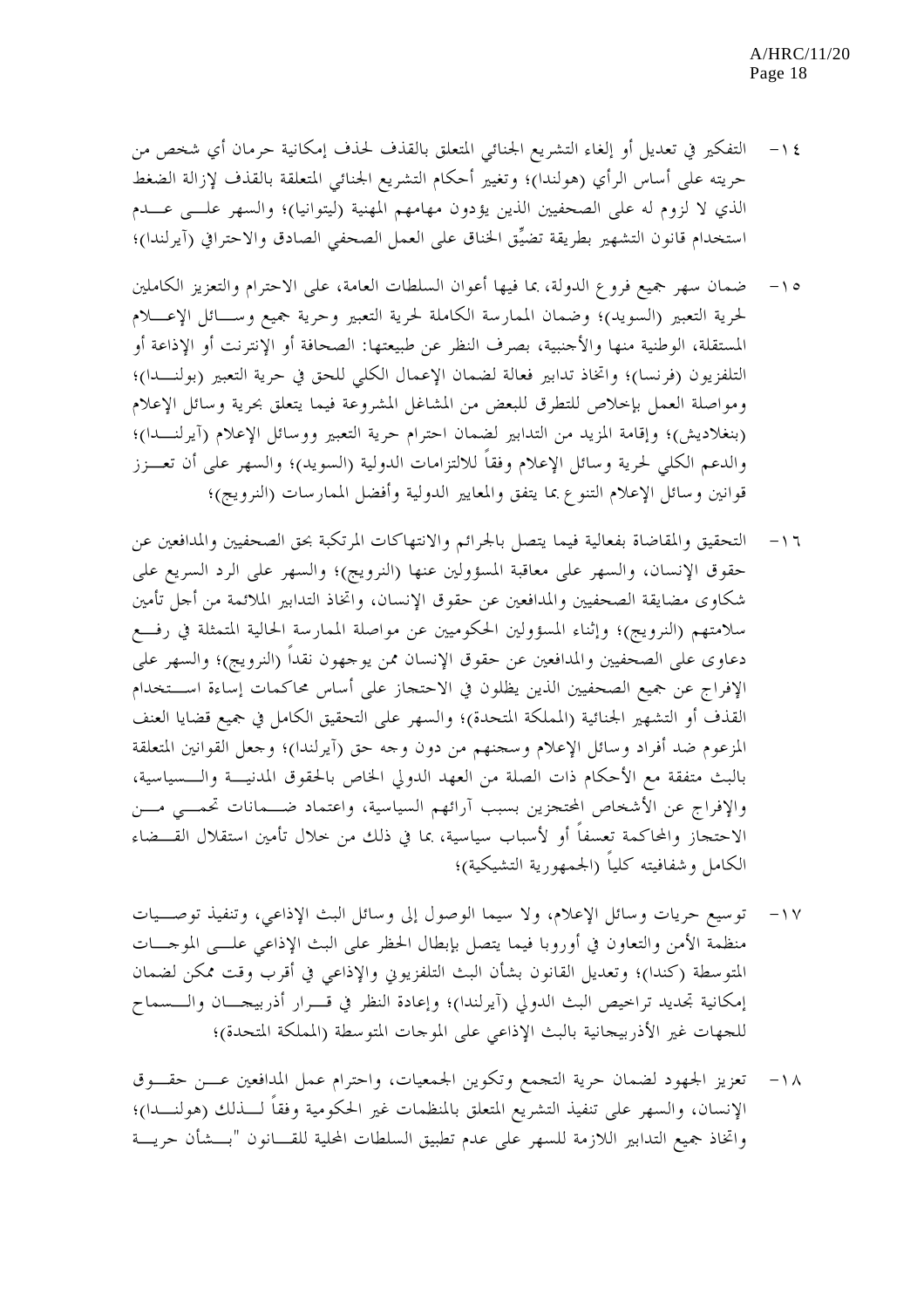التجمع" بطريقة صارمة بشكل لا لزوم له، والنظر في إلغاء الشرط السابق للموافقـة بالنـسبة للجمعيات العمومية كافة، واستبداله بالالتزام بالإخطار بالنسبة لمنظمـي التجمعـات العامـة (ألمانيا)؛ ودعم احترام الحق في التجمع السلمي، وضمان التنفيذ الفعال لهذا الحق (الـسويد)؛ وتحسين احترام الحق في حرية التجمع بما يتفق والتشريع المحلي والالتزامات بموجب المادة ٢١ من العهد الدولي الخاص بالحقوق المدنية والسياسية (كندا)؛

- -١٩ تقاسم أفضل الممارسات في تشجيع التسامح الديني والوئام في اجملتمع (الفلبين)؛ والمراعاة الكاملة لتوصيات المقرر الخاص المعني بحرية الدين الرامية إلى تعزيز حرية الدين وضماهنا الكامل لجميـع اجملموعات الدينية في جميع أنحاء أذربيجان (إيطاليا)؛ والقيام، قصد تشجيع مزيد من التحاور بين الأديان، باستنباط برنامج تعليمي وتحسيسي يركز على مختلف الأديـان في الـبلاد (الكرسـي الرسولي)؛ وإيجاد عملية أكثر تنسيقاً وشفافية للتسجيل ولإصدار التأشـيرات لرجـال الـدين والموظفين الدينيين بشكل عام (الكرسي الرسولي)؛
- -٢٠ زيادة الجهود لضمان وفاء ظروف الاحتجاز وفاءً كاملاً بمعـايير حقـوق الإنـسان الدوليـة (السويد)؛ وتحسين مستويات العيش والأوضاع في السجون (بولندا)؛ واتخاذ كافـة التـدابير اللازمة لتقليص فترة الاحتجاز قبل المحاكمة لجميع الأشخاص الموقوفين بسبب تُهـم جنائيـة، ولا سيما الأحداث، وإنشاء مرافق احتجاز منفصلة للأحداث، فضلاً عن تحسين الظـروف في السجون بشكل عاجل (ألمانيا)؛ والتطرق للمشاكل المستمرة، من قبيل الاكتظـاظ والرعايـة الصحية غير الكافية، وإنشاء آليات مستقلة للإشراف على الأوضاع في مرافق الاحتجاز، مـع التركيز بـشكل خـاص علـى أوضـاع الأطفـال وحمايتـهم مـن العنـف والاعتـداء (الجمهورية التشيكية)؛
- -٢١ تحسين إدارة العدل، بما في ذلك إقامة نظام لتفتيش مراكز الاحتجاز ونظام لمتابعـة شـكاوى ادعاءات التعذيب (المكسيك)؛ والسهر على التنفيذ الفعال لقانون العقوبات وقانون الإجراءات الجنائية الذي يتضمن بعض الأحكام التدريجية فيما يتعلق برفاه المحتجزين والسجناء (إندونيسيا)؛ وتعجيل تنفيذ الإطار القانوني، فضلاً عن تحسين النُظُم والإجراءات لإدارة ا لعدل وإحراز المزيد من التقدم في الإدارة العامة (شيلي)؛ والنظر في اتخاذ تدابير جوهرية من قبيل طلب المساعدة في مجال بناء القدرات، والنهوض بفهم حقوق الإنسان وقدرة موظفي الـشرطة علـى التحقيـق الجنائي (اليابان)؛
- -٢٢ مواصلة الجهود لتحسين وضمان الوصول إلى التعليم لجميع الأطفال، وإدماج حقوق الإنسان في البرامج المدرسية (الجزائر)؛ ومواصلة توفير إمكانية الوصول إلى التعليم من نوعية رفيعة على جميع المستويات (بيلاروس)؛ والنظر في نشر المعلومات المتعلقة بأحكام اتفاقية مناهضة التمييز ضـد المرأة على نطاق واسع في صفوف عامة الجمهور، من خلال النظام التعليمي ومن خلال حملات للتوعية وتوفير تدريب بشأن مراعاة تمايز الجنسين (ماليزيا)؛ واستنباط اسـتراتيجيات وطنيـة لضمان تحسين الوصول إلى التعليم لكافة الأطفال، وإدراجها في النظام المدرسي، علـى جميـع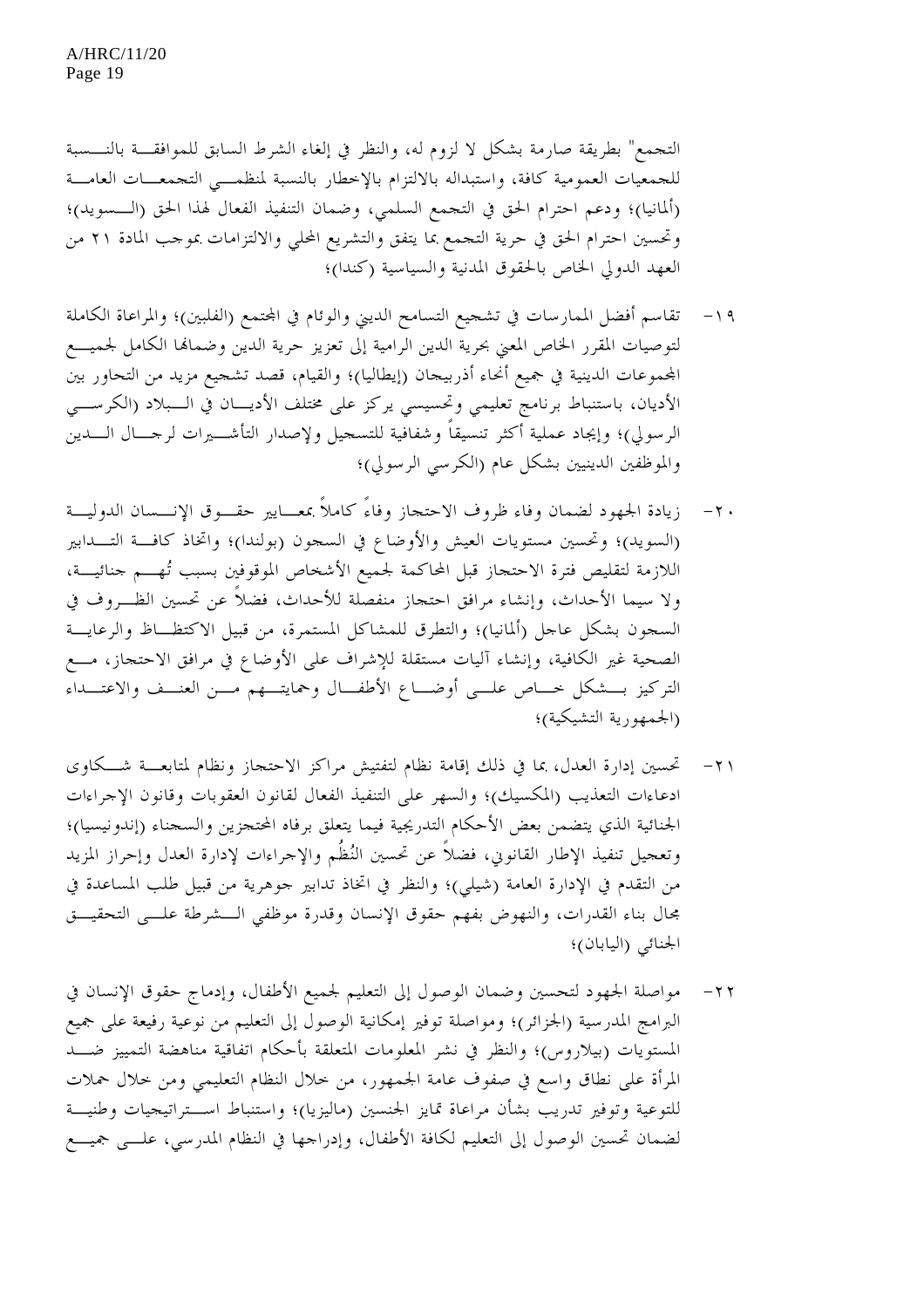المستويات، واتخاذ التدابير الملائمة في ميدان التثقيف بحقوق الإنسان، وفقاً لخطة عمل البرنامج العالمي للتثقيف في مجال حقوق الإنسان للفترة -٢٠٠٥ ٢٠٠٩ (إيطاليا)؛

- -٢٣ اتخاذ تدابير ملموسة لزيادة تيسير أشكال الرعاية البديلة الأخرى، أي تشجيع نُظُـم الوصـاية والكفالة، فضلاً عن تطوير حدمات الدعم العائلي والمحتمعي الأساس، بما يمنع تخلي الأسر عـــن أطفالها (النمسا)؛ ومواصلة العمل المستدام في تنفيذ البرنامج الحكومي على مدى فترة عـشرة أعوام لنقل الأطفال من المؤسسات الحكومية إلى الأُسر والرعاية البديلة (الاتحاد الروسي)؛
- -٢٤ مواصلة جهود الحد من الفقر، والتفكير في تقاسم أفضل الممارسات مع البلدان التي يهمها الأمر (الجزائر)؛ واستعراض برامج الحد من الفقر بغية التصدي لجذور الفقر واعتمـاد سـبل فعالـة لمواجهة التحديات الاجتماعية (جنوب أفريقيا)؛ ومواصلة الجهود الرامية إلى استئصال الفقر، مع إيلاء عناية خاصة لوضع أطفال الشوارع والأطفال المعاقين (الفلبين)؛
- -٢٥ تعزيز الجهود لتأمين الوفاء كلياً باحتياجات السكان الأساسية، وبشكل خاص في مجالات العمل والصحة العامة والتعليم والإسكان (ماليزيا)؛ ومواصلة الجهود الجارية لتحسين مستويات عيش السكان وتأمين الحماية الاجتماعية للسكان على أساس تنمية الاقتصاد بحيوية ومن خلال التوزيع الملائم للثروات (كوبا)؛ ومواصلة تقديم دعم مستوى عالٍ من الحماية الاجتماعية - الاقتصادية (بيلاروس)؛
	- -٢٦ مواصلة العمل الفعال في مجال الدفاع عن حقوق الأسرة والمرأة والطفل (كازاخستان)؛
- -٢٧ مواصلة الجهود لتوفير ظروف عيش مرضية للمشردين في الداخل (الجزائر)؛ واحترام الحقـوق الاجتماعية والاقتصادية للجميع احتراماً كاملاً، بما في ذلك حقوق المشردين في الـداخل، بمـا يتماشى مع الالتزامات المتعهَّد هبا بموجب العهد الدولي الخاص بالحقوق الاقتصادية والاجتماعية والثقافية، عن طريق المضي قدماً في الوفاء بالالتزامات في إطار برنامج اللجنة الحكومية المعنيـة باللاجئين والمشردين في الداخل (كندا)؛ وتشجيع وتعزيز التعاون والمساعدة الدوليين من أجل توفير برامج وآليات تُسهم في القضاء على هتديدات حقوق الإنسان للاجئين والمشردين والقيود المفروضة عليها (شيلي)؛
- -٢٨ الامتثال لتوصيات الهيئات المنشأة بموجب معاهدات وتوصيات الإجراءات الخاصة والقيام، هبذا الخصوص، بإنشاء آلية لرصد الأقليات الإثنية وغيرها من اجملموعات الضعيفة الأخرى، بمـا في ذلك المهاجرون وطالبو اللجوء، وتمكين هذه اجملموعات من التمتع بجميع الحقوق التي يتمتع هبا باقي السكان (المكسيك)؛
- -٢٩ مواصلة الجهود لتعزيز وحماية حقوق الإنسان بالتعاون مع مجلس حقوق الإنسان ومفوضية الأمم المتحدة السامية لحقوق الإنسان، على أساس ما تحدده أذربيجان من احتياجات (مصر)؛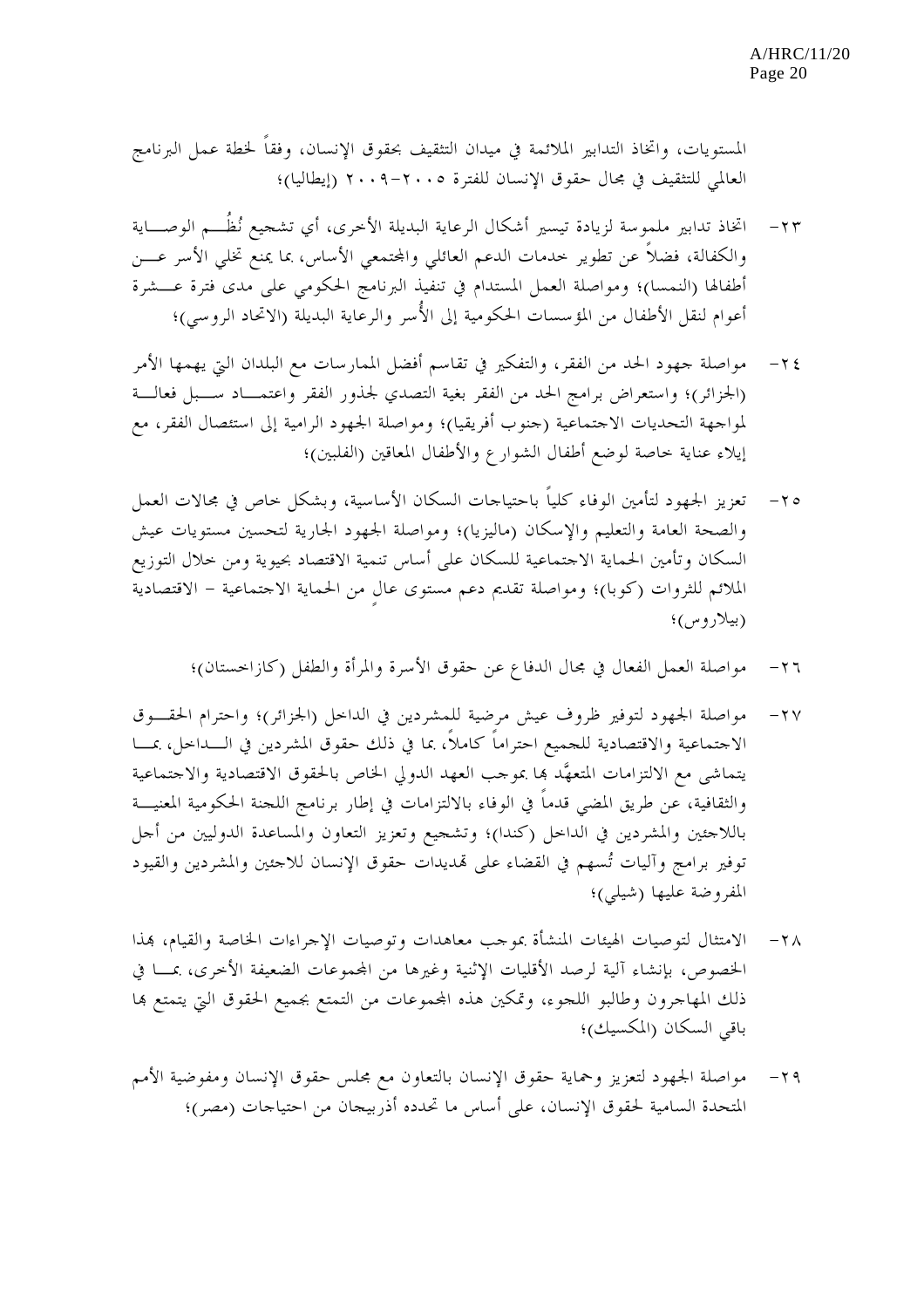- -٣٠ مواصلة الجهود البنّاءة في مجال التثقيف بحقوق الإنسان، بما في ذلك التعاون النشط مع المنظمات الدولية الرئيسية من أجل تحقيق هذه الغاية (الأردن)؛
- ٣١ مواصلة التعاون مع المحتمع الدولي، ولا سيما في مجالين هما: حل مشاكل اللاجئين والمشردين في الداخل؛ وبرنامج الدولة للفترة -٢٠٠٦ ٢٠١٥ بشأن التخفيف مـن حـدة الفقـر وتحقيـق التنمية (السودان)؛
- -٣٢ مواصلة الانخراط الكلي مع مجموعات اجملتمع المدني في متابعة وتنفيذ هذا الاستعراض (المملكـة المتحدة).

-٩٧ وسيُدرج رد أذربيجان على هذه التوصيات في تقرير النتائج الذي سيعتمده مجلس حقوق الإنـسان في دورته الحادية عشرة.

-٩٨ وفي رأي وفد أذربيجان أن الملاحظات والتوصيات الواردة في التقرير في الفقرة ٧٤ ليست وجيهة حيث إهنا ليست صحيحة من الناحية الوقائعية ولا تمتثل لأساس الاستعراض المنصوص عليه في قرار مجلس حقوق الإنسان ١/٥ "بناء مؤسسات مجلس حقوق الإنسان التابع للأمم المتحدة".

-٩٩ وجميع الاستنتاجات و/أو التوصيات الواردة في هذا التقرير تعكس موقـف الدولـة المقدِّمـة للتقريـر و/أو الدولة موضع الاستعراض من التقرير. ويجب ألاّ تُفسَّر الاستنتاجات و/أو التوصيات على أهنا تحظى بموافقة الفريق العامل ككل.